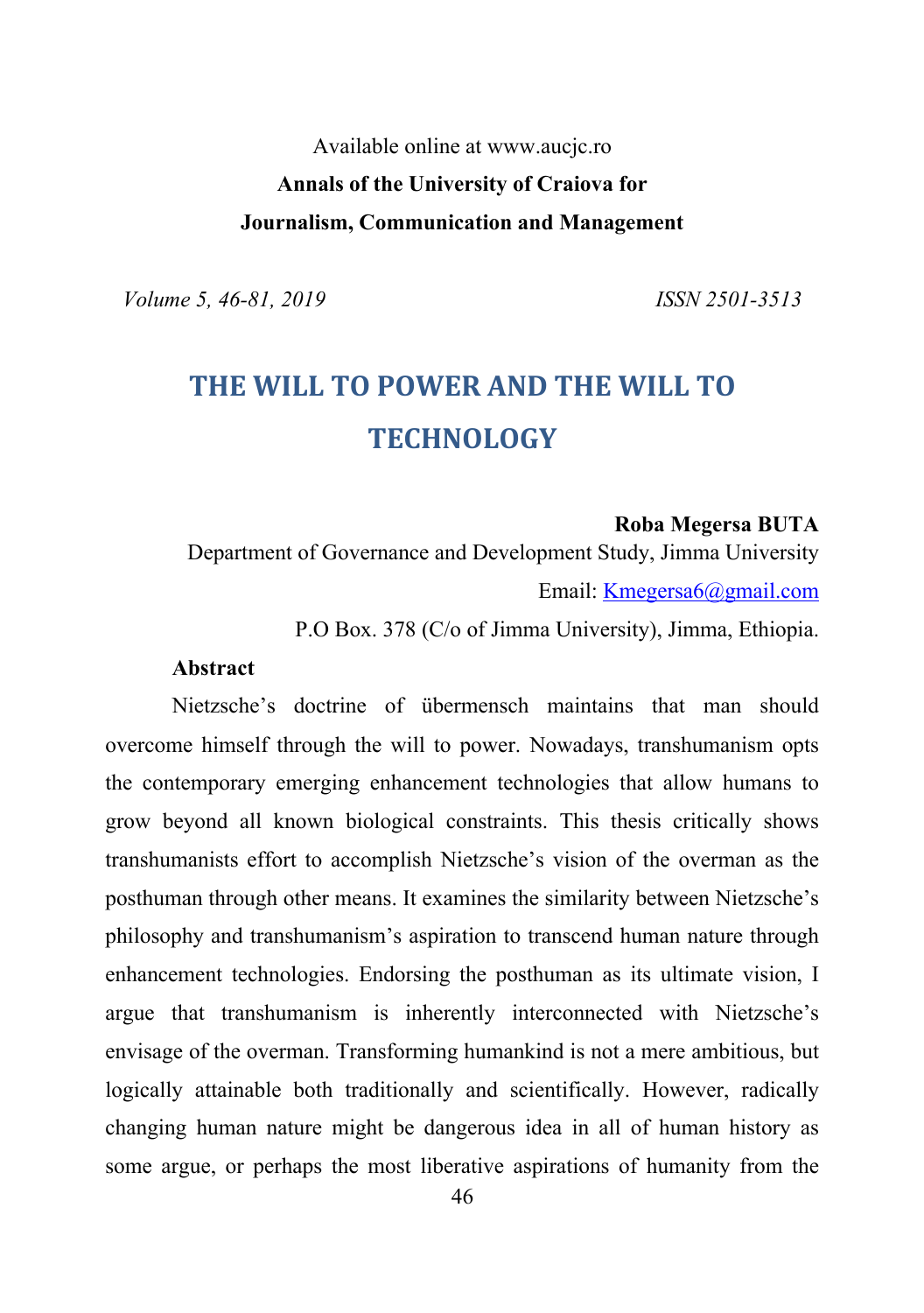pursuits of technoenthusiasts. Hence, critical examination is decisively important to mediate human-technology relationship. Updating human nature and creating new mankind needs not only technological revolution, it also requires a considerable social transformation that involves a profound shift in cultural attitude and values. This study ultimately shows the extent to which transhumanists' will to technology is embedded in the Nietzsche's notion of the will to power.

**Keywords:** human nature, self-overcoming, transhumanism, selftransformation, technologism, übermensch, posthuman, enhancement, emerging technologies

# **Introduction**

Humans have always strived to overcome their limitations. This aspiration of transcending limitation has resulted in the development of different set of beliefs and theories. Though the aspiration of transcending limitation is as old as the history of human race, the quest to radically transcend the naturally confined human form by the way of contemporary advanced technology is really a new phenomenon of late  $20<sup>th</sup>$  and early  $21<sup>st</sup>$  century. After the advent of transhumanism, some of our basic biological limits began to be challenged through the direct application of modern medicine and sophisticated technologies (Bostrom, 2003:2).

Philosophically, the idea of "self-overcoming" and other known human predicament was systematically embedded in the works of Friedrich Nietzsche (1844-1900). Nietzsche was one of the prominent German philosophers commonly known for his doctrine of *Übermensch (*the term Übermensch (German) has been used as overhuman, overman, superman and higherman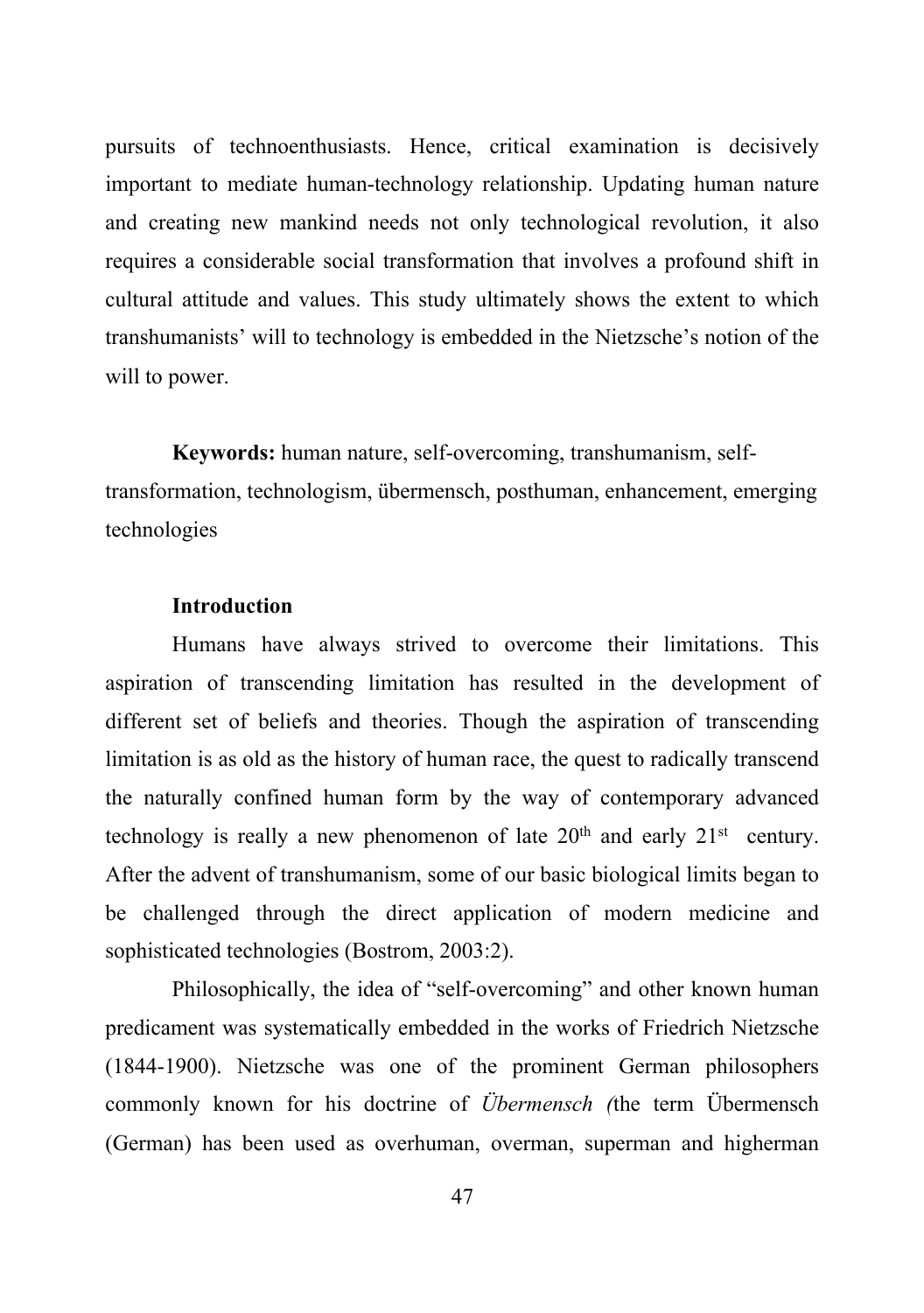interchangeably and stands for the ultimate goal of humanity in many of Nietzsche's works. Hereafter, I will interchangeably use the ubermensh with overman; it stands for human species and gender neutral)*,* which maintains man as something that should be overcome. This is reflected in many of his works, especially in his book, *Thus Spoke Zarathustra* (1883). Nietzsche repeatedly insisted that man should overcome himself. The idea is that, human beings are not finished products; rather they can make themselves better than their current status. The '*Will to Power'* is the means by which he attempts to envisage the higher form of mankind. His notion of self-overcoming can be possible in accordance with this primary evolutionary principle demanding strength (Nietzsche, 1967: 367; 1996:32).

Nowadays, transhumanism employs contemporary emerging technologies that allow humans to grow beyond all known biological constraints and ultimately guide us toward "a posthuman condition", which is supposed to be a perfect human state of life after transcending all known natural limits (Murray, 2018:187). Nick Bostrom and Max More, the most prominent proponents' of trans-humanism, reveal 'the posthuman' as a being whose basic capacities radically exceed the capacities of the present day humans. For Nietzsche, it is not a man, but the overman that denotes the authenticated human form. Similarly, transhumanists conceive biological humans as weak and imperfect, whereas technologically enhanced individuals as a perfect and powerful human existence. Overall, one essential thing that knits Nietzsche and transhumanism together is their deliberate attempt to improve mankind beyond the previous and currently existing human conditions (Manzocco, 2019:4). In spite of employing different means of self-transformation, which in fact rest upon the civilization of their own day, both Nietzsche and transhumanism strive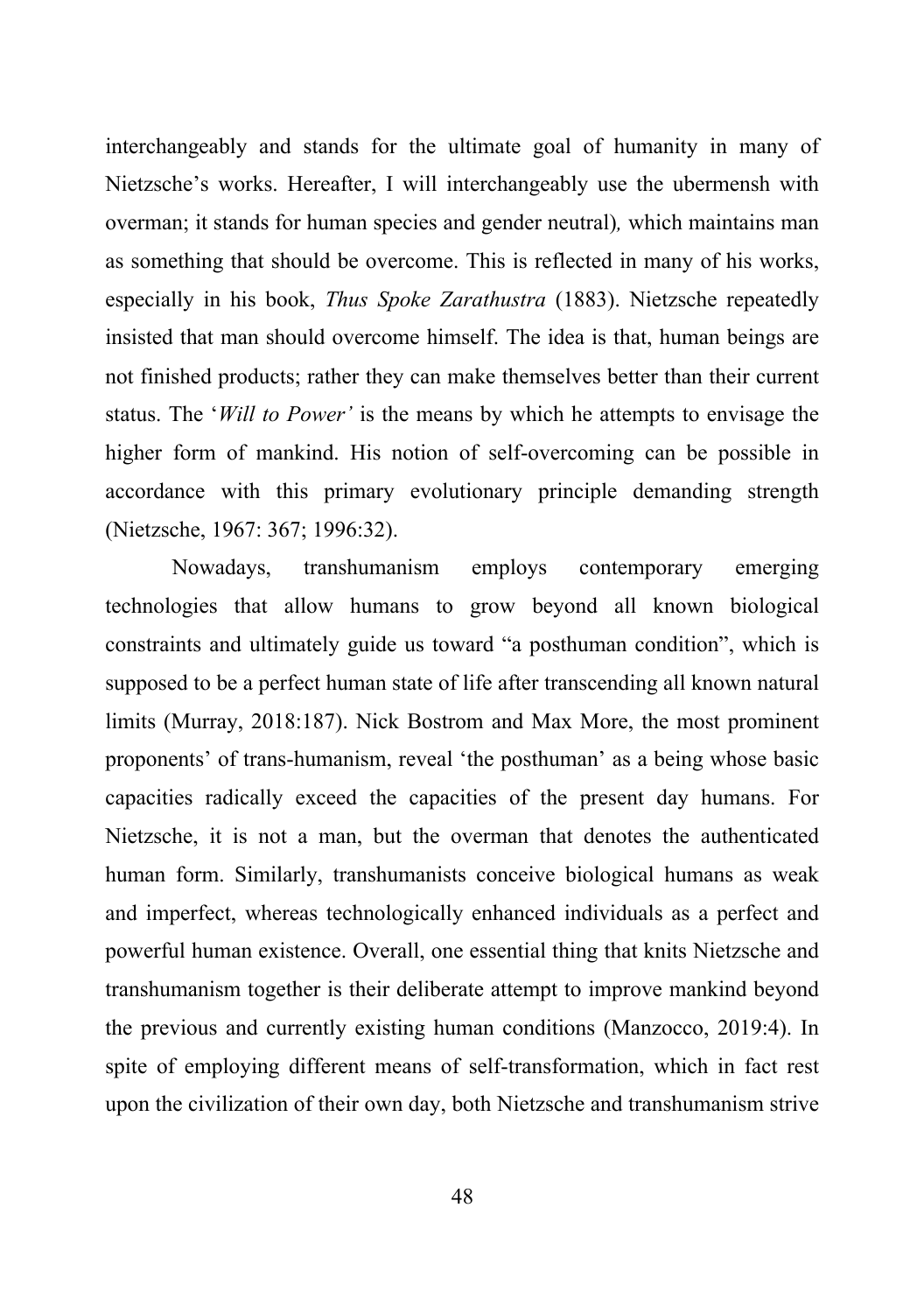to prepare humanity for one and the same supreme moment in which the 'beyond the human' realm is their common vision.

However, facilitating the progress of human evolution beyond Darwinian and Creationist views through conscious human interference might be the most dangerous idea in all of human history as some bioconservatives and religious fundamentalists argue (Fukuyama, 2004:42) or perhaps the most daring, courageous and imaginative ambitions of humanity as inspired by technoenthusiasts (Bailey, 2005:209).

In order to strength my position and to show the similarities as well as how transhumanism's advocacy and usage of contemporary emerging technology is influenced by Nietzsche's notion of the will to power, I will try to answer different questions concerning the issues under discussion: To what extent is the relation between Nietzsche and transhumanism valid? Is human nature infinitely transformable, or absolutely eternal? To what degree the possibility of beyond the human scenario and changing human nature might be acceptable? Is the radical extension of human life mere ambitious, or logically attainable?

# **1. Nietzsche and Transhumanism**

As I tried to illustrate in the introduction part of this study, we can find certain relations between Nietzsche's philosophy and transhumanism directly or indirectly. I argue that even if transhumanism has its root in enlightenment humanism, it was systematically influenced by Nietzsche's doctrine of the overman. Anyone who gets acquainted with western philosophical tradition would witness the great effort made by Nietzsche to get over various human existential problems. The will to power is the means by which he attempts to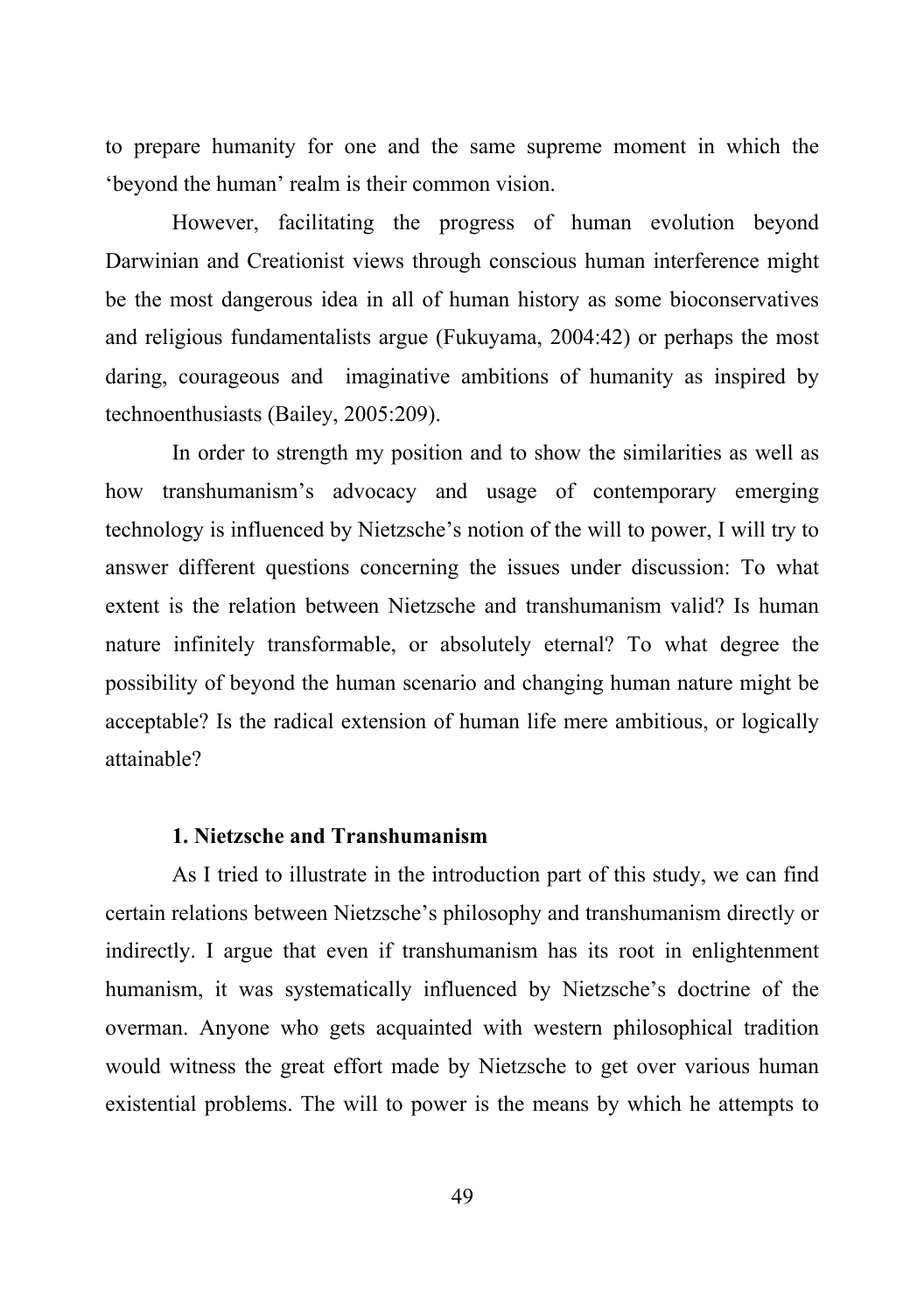form a higher type of humanity, the overman. The will to power is humans' infinite drive demanding strength (Nietzsche, 1996:115).

After Nietzsche has explicated the overman as our human future higher beings, transhumanists render the posthuman as our future genuine humanity. Nietzsche believed in human improvement driven by humans will to power which is like a quantum force or energy endeavoring strength. His intensions of demanding strength and something higher has got scientific and techno-medical support in today's world (Bohan, 2019:23). Transhumanism is the one that advocates the use of emerging technologies like biotechnology or cognitive sciences and other classes of emerging technologies to revolutionize what it means to be a human. This is in fact necessary requires a systematic analysis to mediate human-technology relationship.

# **1.1. The Peril and Promises of Human Enhancement**

Many people feel optimistic towards the technological reformation of human nature, while some still remain pessimistic. Traditional ways of human improvement through education and cultural refinement is vitally advantageous for many people. This is taken as gradual way of human enhancement and it is nearly indubitable. But, the contemporary attempt to improve humankind by the use of science and technology is extremely radical. Beyond the psychological and cultural human transformations, transhumanists now adapt the emerging medical and technological syntheses to augment human race, not only individual person but also up to species changes. Moreover, advocating the use and the expansion of human enhancement technology is the most leading principle of transhumanism. Beyond the therapeutic function of enhancement technologies (i.e., to correct genetic or hereditary problems), transhumanism ultimately seeks to improve and transform mankind into the posthuman species by the way of genetic engineering and other biomedical technologies. In order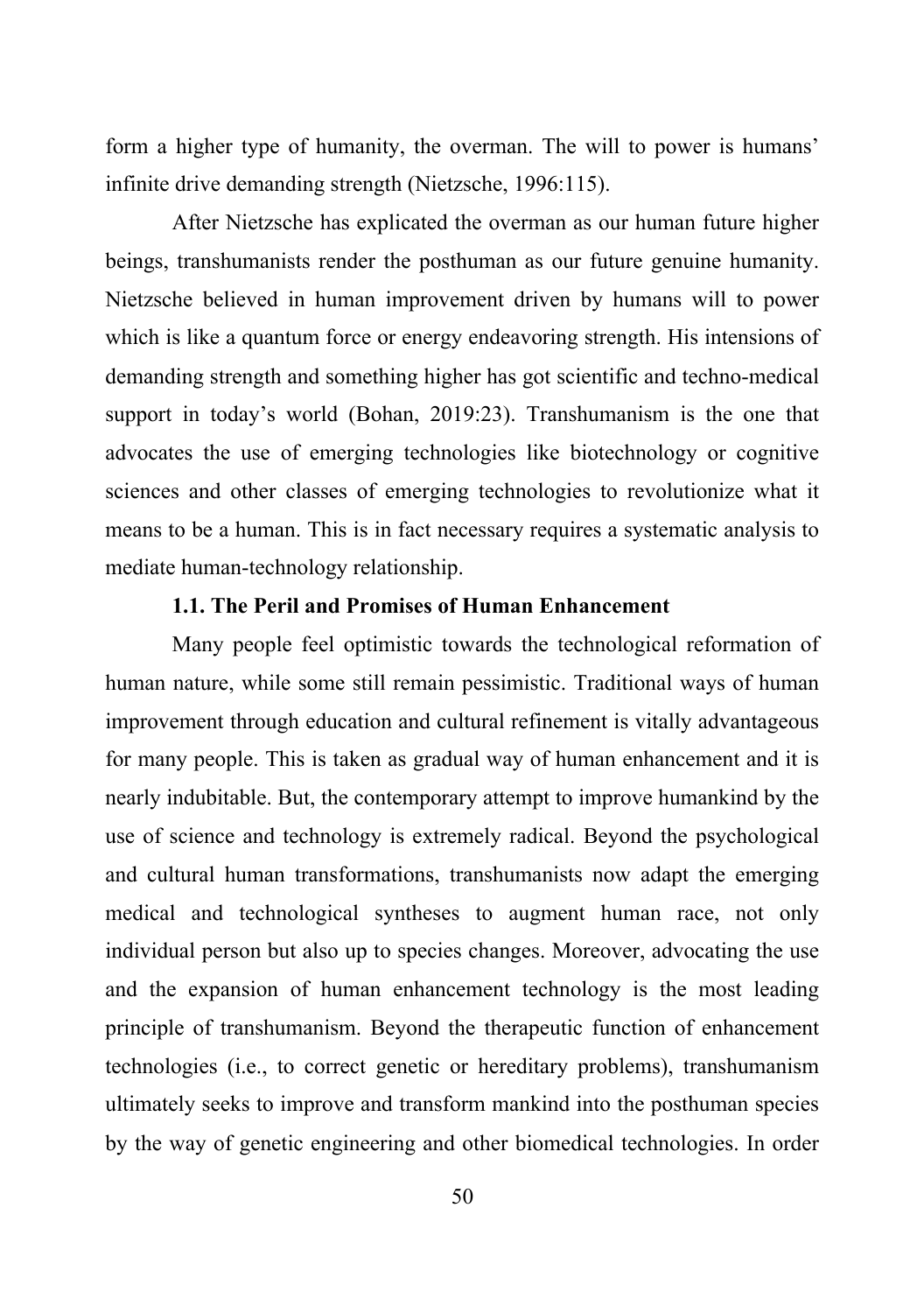to achieve its intended goal, transhumanists strive to make a direct intervention in the human genetics by directly linking the machine and human being. In this manner, contemporary transhumanist technologies are able to radically alter human self-definitions and that of their institutions in varieties of ways. This is certainly not an easy attempt.

Humanity which is the product of complex long evolutionary process may not easily be transformed by the use of mere science and technology. Indeed, fundamental human trans-formation necessarily requires a systematic social discussion. Different philosophers, theologians and critical social theorists had already questioned the authority of science and technology in relation to human society and their environments. Generally, some regard human enhancement technology as a threat to human dignity, while others consider it as a way to advance human autonomy. The fundamental transformation of human nature might be the most dangerous idea in all of human history (as Leon Kass, Francis Fukuyama and Michael Sandel argues), or perhaps the most daring, courageous and imaginative aspirations of humanity (as Ronald Bailey, Ray Kurzweil, Eric Drexler, Simon Young, Zoltan Istvan and many others). There is a series of debate on the application of human enhancement technologies. The discussions of enhancement technology create two antagonistic groups: one that argue for it and the other that argue against it. Bioconservatives and religious fundamentalists oppose the possibility of transhumanism whereas the technoenthusiasts strongly admit it. One may asks how dare to know the validity of such cases. Probably, many scholars affirm the possibility of updating human nature even though certain individuals remain skeptical. In the following, I will discuss some theological and bioconservatives objections against transhumanism. Parallely, I will also give responses to the objections.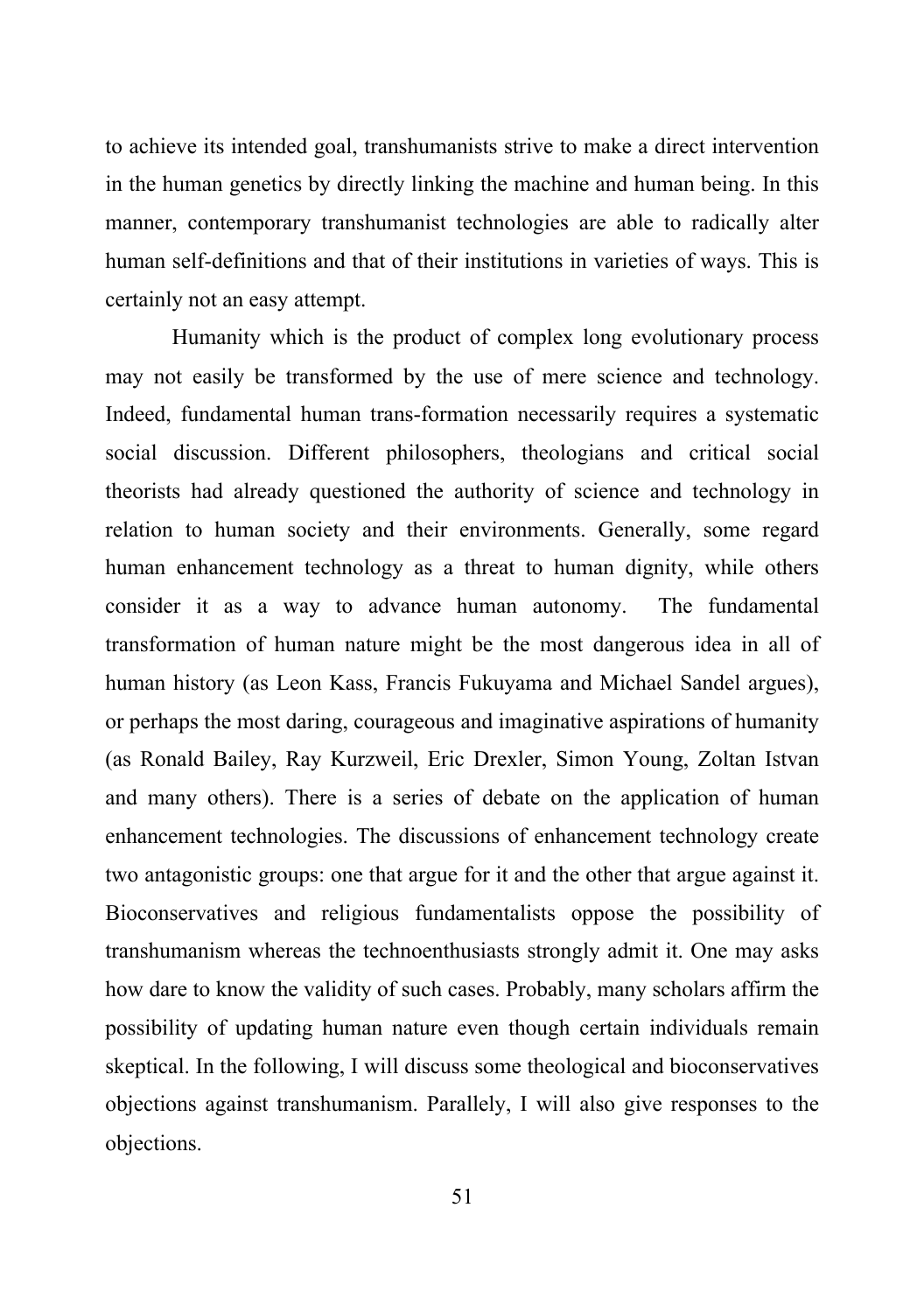#### **1.1.1 The Theological Reaction**

On average, certain groups of scholars totally deny the possibility of transhumanist movement. Many of the opponents are religious fundamentalists and bioconservatives. Some theologians prescribe scriptural arguments against transhumanism for it glorifies humankind than God. The opponents of transhumanism basically rely on more of scriptural arguments to glorify God than the human will. Theologically, human nature is fundamentally constituted in relation to the supernatural power and thus, any attempt to overcome our nature is often considered as 'playing God' or replacing God's plan for humankind (Fisher, 2015:24). Zaro Fisher (2015) considers a phrase 'playing God' as any attempt to overcome human nature, since theologically it was believed that our human nature is fundamentally constituted in relation to the supernatural power. Thus, we [humans] should preserve human nature as it was given by God's will and intention. Any effort that refutes this general rule of creation defies human dignity gifted by God and brings condemnation, particularly according to Christian theology (Donaldson, 2018:133; Lebacqz, 2011:56).

However, some theologians who pursue God from secular perspective mandate humankinds to use science and technology as means in order to expand their capacity. For example, Lincoln Cannon (2017) states that the "Mormon Scripture" or "Mormonism" allows humans to use science and technology improve and save ourselves as a wisdom given by God. According to this secular version of Christianity, it is our mandate to use science and technology as a means to accomplish what we may want. Thus, Mormonism admits science and technology as among the means prescribed by God (Cannon, 2017:50). In giving a prominent role to science and technology, Mormonism shares common elements with secular humanism and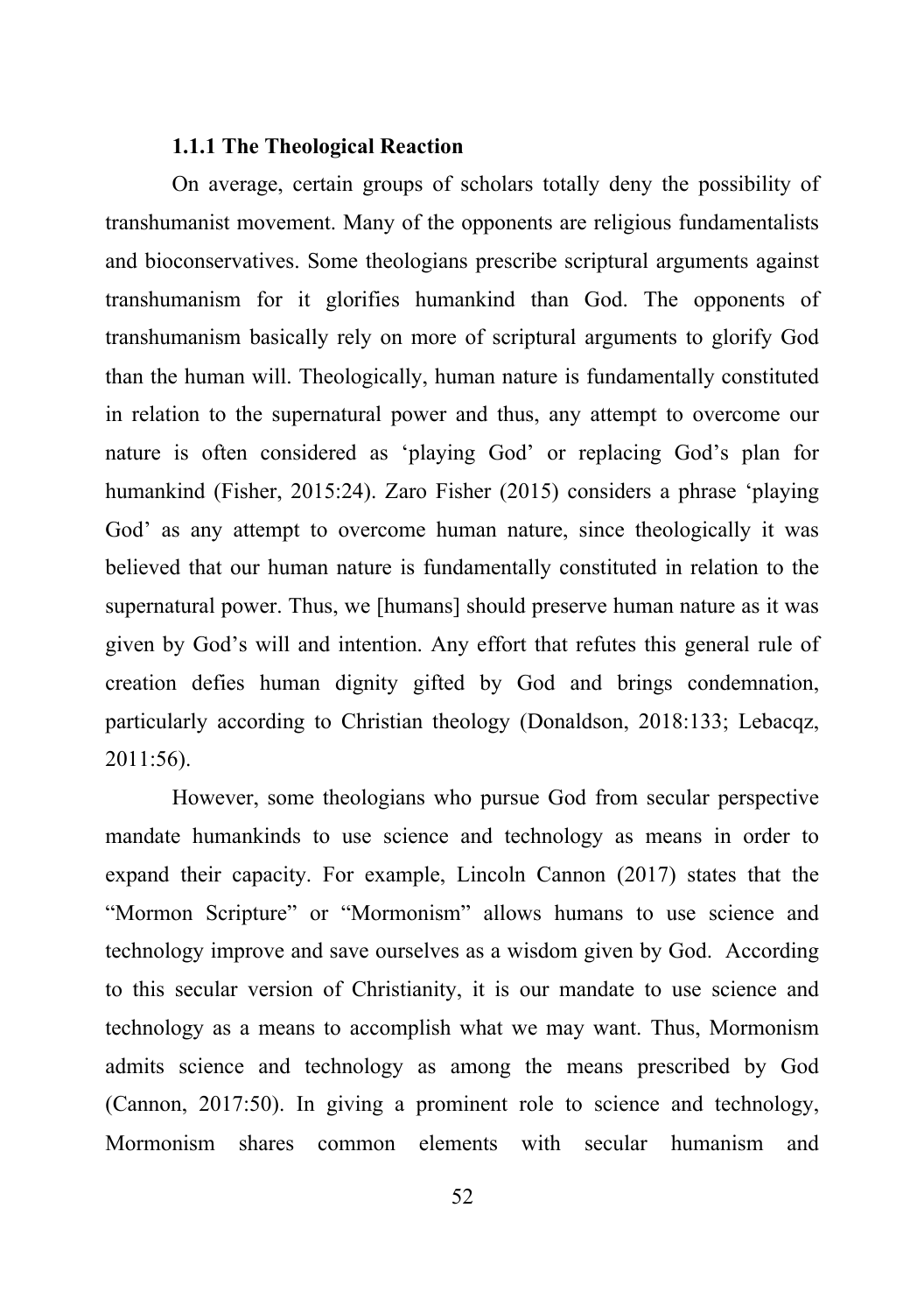transhumanism. But, many theologians in general oppose transhumanism since it paves the way for secularism. Theological arguments ultimately rest up on the Creationist view of human understanding. The power of God occupies a prominent place above all things and human beings should obey and glorify the power of creation according to this outlook. This objection to transhumanism is not much effective. Because, transhumanism is incompatible with the stagnant God-centered view of human nature.

As Bostrom (2003; 2005) and other argued, transhumanism is an extension of secular humanism that applauds science and technology to enhance human condition above all else. Transhumanists hold that human selftransformation is attainable through reason, science and technology, not through faith or worship. Like secular humanism, transhumanism praises science and technology to glorify humanity than God. Transhumanism is based on a strong faith in science. The transhumanists assumption is that, science has done various promising candidate for humanity than religion. They claim that, science provides easy access to transportation and information, expansion of medical and pharmaceutical companies and etc. that save human energy, time and expenditure. With the help of technology, trans-humanism aims at overcoming both biblical and biological limits, and strives to rapidly accelerate human improvement more than the traditional attempt. Unlike biblical idea of man which portray humans as a readymade and finished product, as something impossible to change, transhumanist movement admits humanity as continual process of self-transformation. For instances, one biblical verse asked "can Ethiopian changed his skin or…the leopard his spot" (Jeremiah 13:23) (Jeremiah Holy Bible|OldTestaments| King James|Book24, The Book of The prophet Jeremiah) to show the impossibility of changing what was given by God, or perhaps what was natural.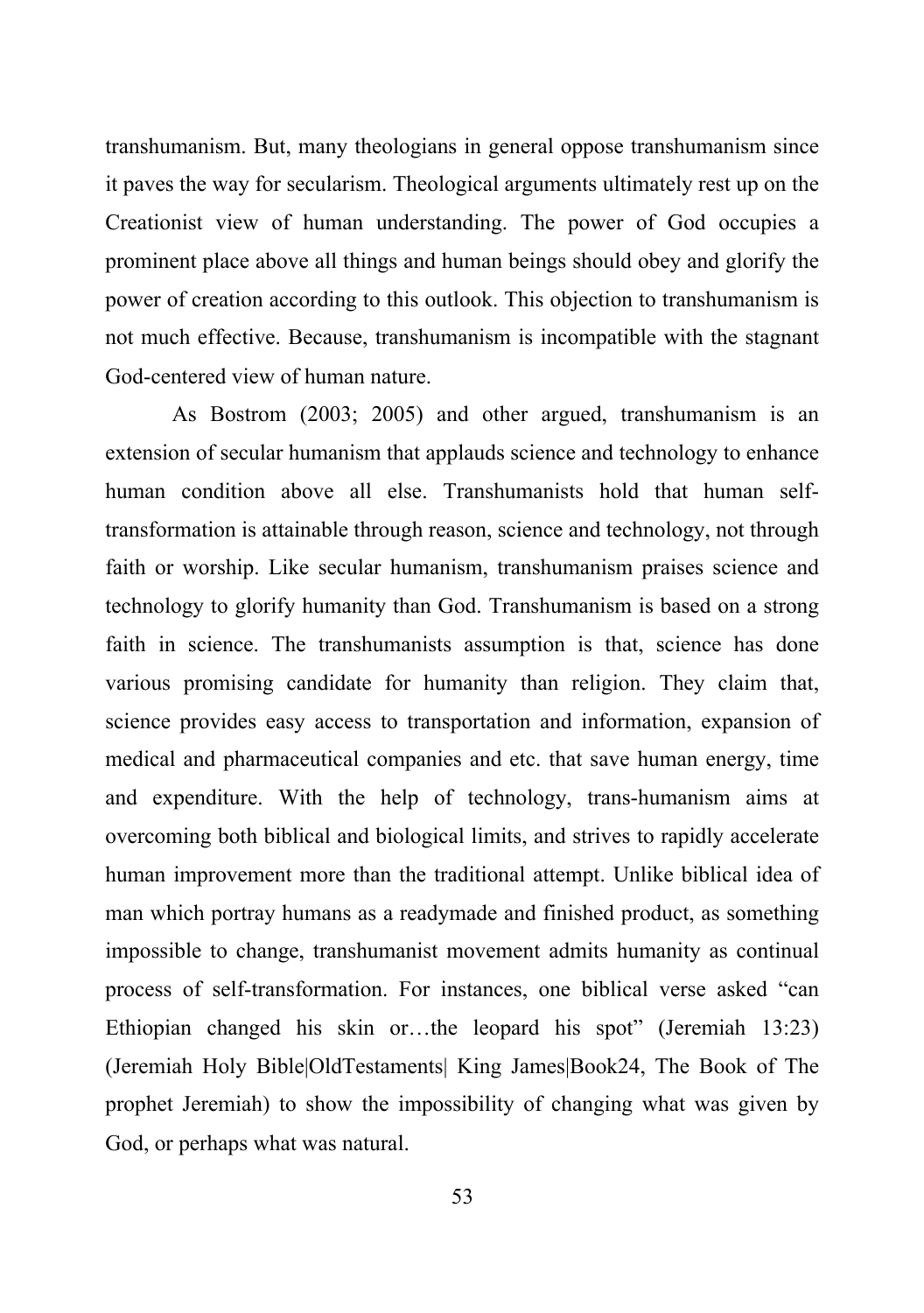Nevertheless, after the introduction of transhumanism's technologies, changing skin is relatively become a trivial, an old fashioned business and cheap job of cosmetic companies. Some individuals are able to undergo surgical procedure and change not only their skin color, but also their total appearances nowadays. Additionally, many sources indicate that Michael Jackson, the famous American artist, underwent cosmetic surgery and changed his skin color and also lived in a sort of virtual reality (i.e., computer stimulated environment or events). Even if Jackson was not transhumanist, his way of life was certainly reflects the way to transhuman. Currently there are some few transhumans that are technologically enhanced. For example, Kevin Warwick a professor of Cybernetic at University of Reading in England turned himself into a cyborg for the first time in late 1998 (Clark, 2003:18-19). Jesse Sullivan, the first world's first "bionic man" who replaces his damaged arm by artificial robotic prosthetic arm in 2005 was another transhuman person. Jens Newmann was the first person to get 'artificial vision system' or an electronic eye that directly connects to his visual cortex through brain implants. These are few technologically enhanced individuals in early 21<sup>st</sup> century.

#### **1.1.2 The Bioconsevative Thesis**

The opponents of transhumanism did not rest up on the common argument. But, several of them are attracted to certain specified claim. For instance, rather than technical and legal possibility to pursue genetic and biomedical enhancement, bioconservatives focus on the moral wrongness to engage in this attempt (Douglas, 2011:465). They argue that even if enhancement is good for the individuals, it will be bad for the others. This involves the interest of social considerations. Assume that, if a certain person enhances one's own intelligence she or he will disadvantages the unenhanced fellows by surpassing them in different competitions. This involves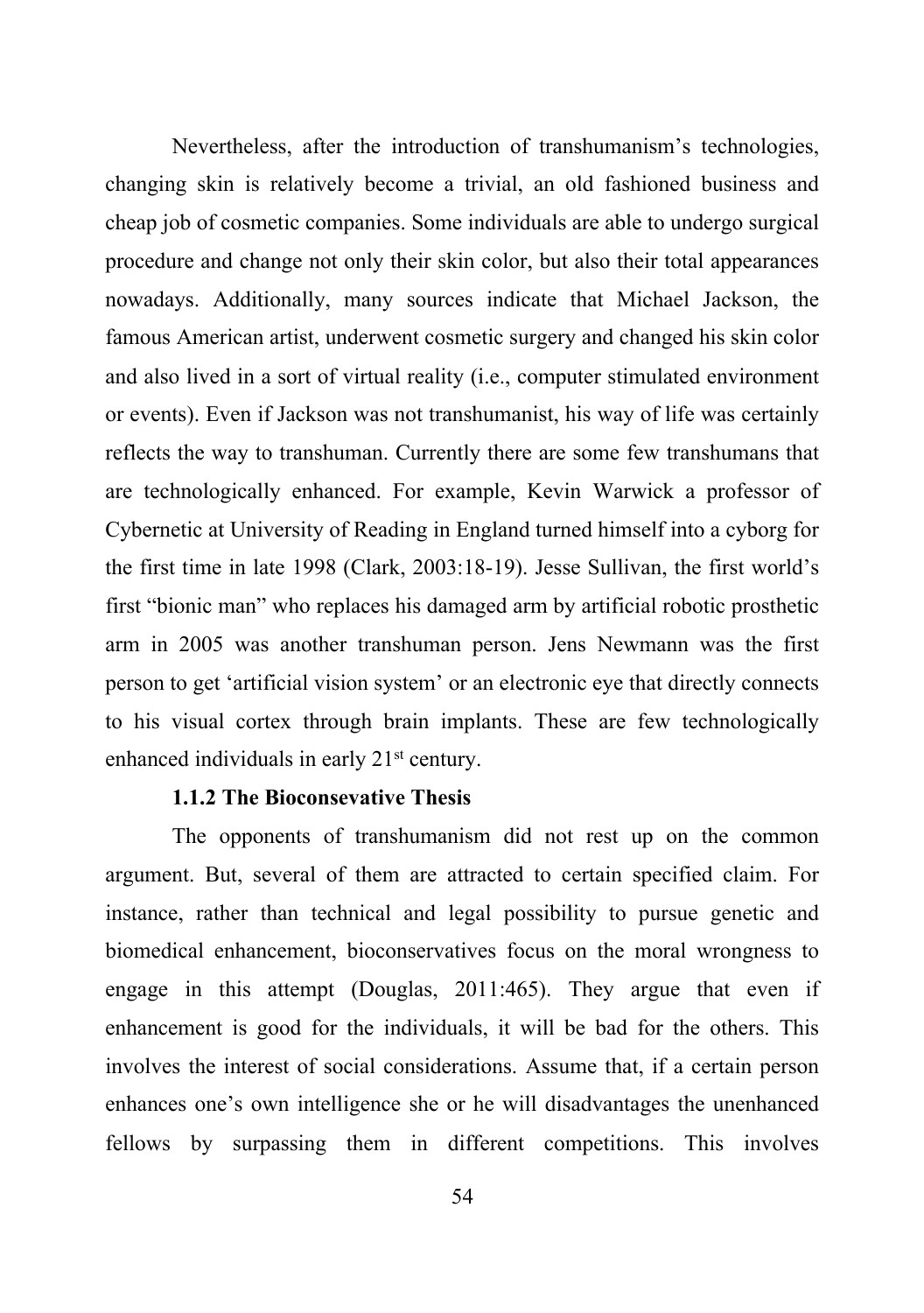discrimination against the unenhanced individuals on the basis of their lower or weak intelligence (Sandel, 2007:11-12; Kass, 2003:15).

The other basic concern of bioconservative thinkers was the side effect of using enhancement technology. They contend that genetic enhancement by biomedical technologies undermine our human dignity*.* As one can see, even if contemporary technologies are promised many things for humanity, it may lead us toward unintended consequences and disturbs human security, freedom, or to humanity in general (Fukuyama, 2002:81; Kass, 2003:9). Francis Fukuyama was probably right that enhancement technologies will bring some forms of unwanted consequences. But, it is obvious that while we use technological apparatus for simple or complex issues, risk is always there. The thing is to minimize or avoid the risk as much as possible. If we fear the risks of biotechnology, it is also impossible to use biotechnology for therapeutic purpose (which Fukuyama and Kass admits as ethically tolerable).

Most arguments of bioconservatives are embedded in theological response to transhumanism. For example, the source of human dignity is the Christian tradition which maintains man as a being created in the image and likeness of God (Fukuyama, 2002:7). The point is that, human nature which is the most defining and determinant of our human basic character is a gift of God and hence it should not be subjected to change. This entails that human nature should shape and limit any thought and ideology pursued by mankind at any time according to this claim. Any procedure that attempts to change human nature is considered as 'playing God' (Kass, 2003:10). Bio-conservatives in general focus on the unwanted side effects of enhancement technology more than its promises. They provides many objections and scenarios to show the dangers of applying enhancement technologies. However, their argument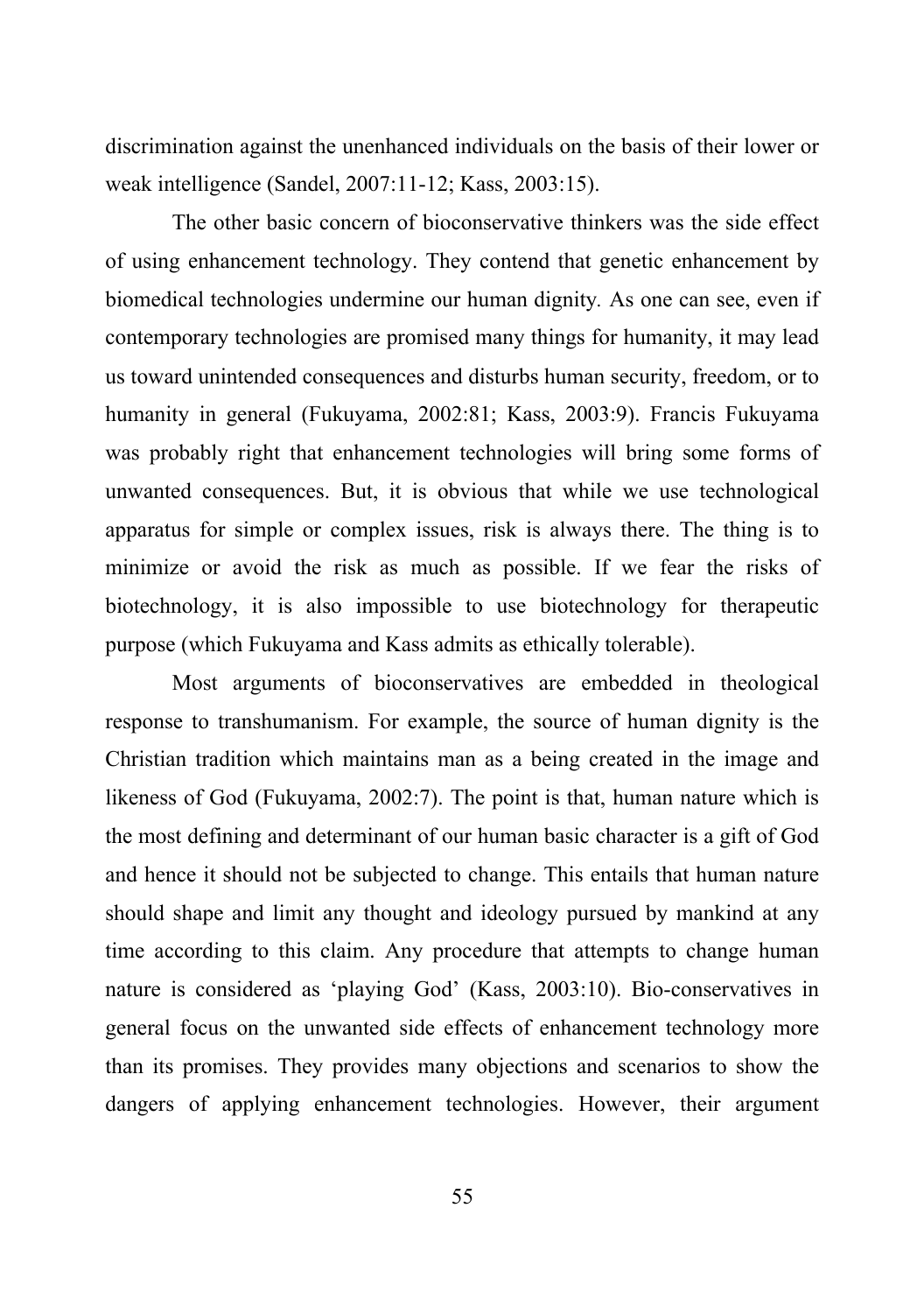against enhancement technology is little bit exaggerated and seems to be fulfilled by irrational fear.

Holding the radical view of transforming human nature, transhumanism seems to make a big jump (upon which it was thrown to skeptics). It seems that, it is in relation to this point that Fukuyama dubs it as "the world's most dangerous ideas". Transhumanism for him is "a strange liberation movement" whose "crusaders aim much higher than civil rights campaigners, feminists, or gay-rights advocates." This movement, Fukuyama says, wants "nothing less than to liberate the human race from its biological constraints" (Fukuyama, 2004:42). But, contrary to Fukuyama many transhumanists argue that transhumanism is not only a vision of liberating society from biological limitations, rather it is a movement that seeks to transform currently existing society in many ways. Among others, it unifies science and ethics and it is an alternative academic postmodernism religious theism, and radical environmentalism according to Simon Young. According to Bailey (2004), the struggle from biological constraint is not a new lesson begun by transhumanist movement. He critically stated that,

Human liberation from our biological constraints began when an ancestor first sharpened a stick and used it to kill an animal for food. Further liberation from biological constraints followed with fire, the wheel, domesticating animals, agriculture, metallurgy, city building, textiles, information storage by means of writing, the internal combustion engine, electric power generation, antibiotics, vaccines, transplants, and contraception. In a sense, *the* goal toward which humanity has been striving for millennia has been to liberate ourselves from more and more of our ancestors' biological constraints (www.nickbostrom.com ).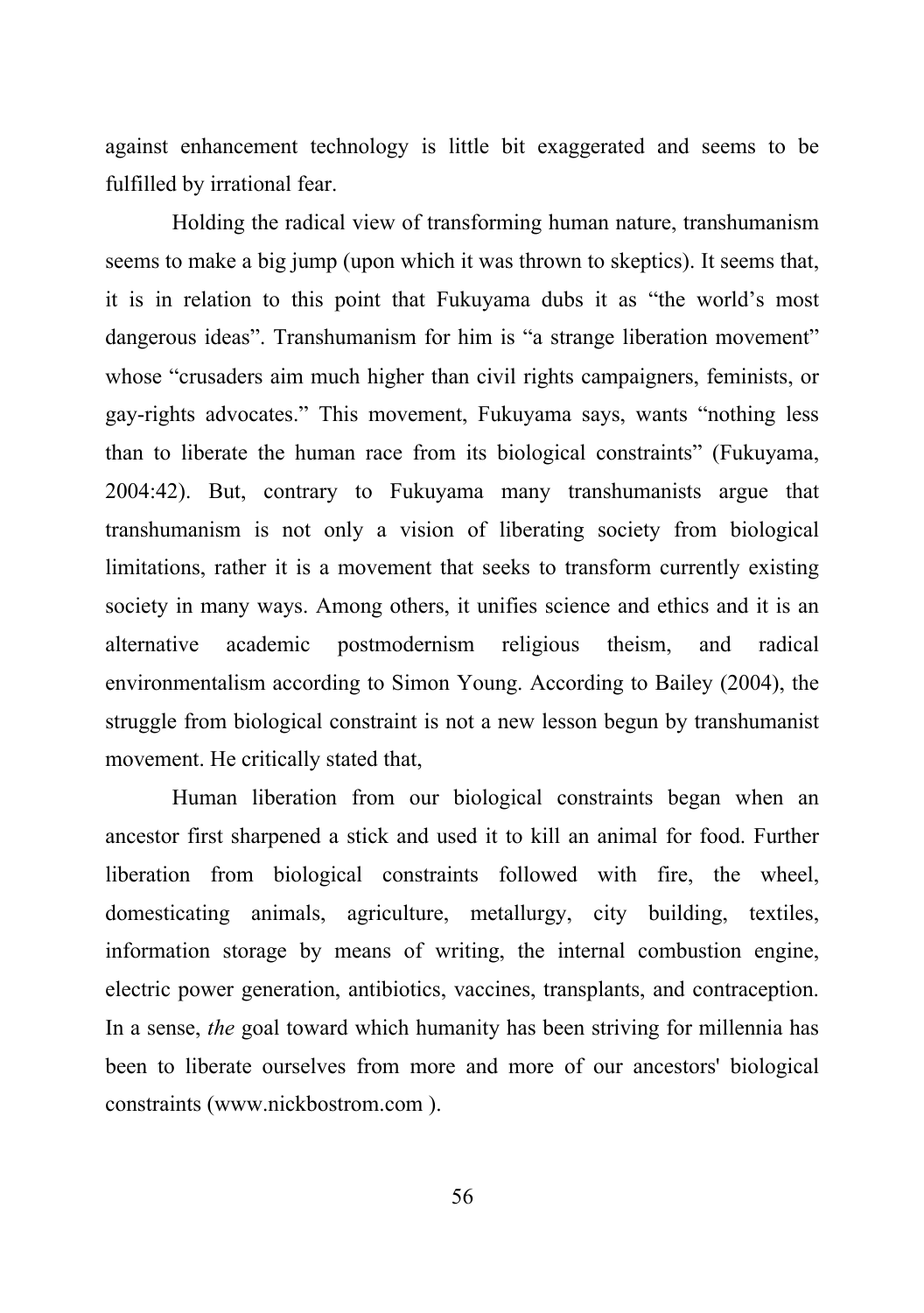In fact people have been improving their body through physical exercises and brain capacities through learning. Through a time, sophisticated instruments of physical exercise and tools of learning have been advancing and this facilitates our physical and mental capacities in many ways. This ambition is rapidly growing, notably after the advancement biomedical technologies and genetic engineering. However, in favor of Darwin's theory Fukuyama claim that "we humans are miraculously complex products of a long evolutionary process", which is a natural process of random variation and adaptation that move to the next stage as species. Probably, he was right at making a doubt, but he was not able to successfully defend his position. As it has been said earlier, natural evolution is unguided and too slow to bring change to our life. Thus, rapid and conscious evolution or the designer evolution should substitute Darwin's theory according transhumanist thinkers. This is the point of departure between bioconservatives and transhumanists.

For Christians and bioconservatives perspective, the conscious evolution of human race on the basis of reason, science and technological exercise is labeled as playing God and morally wrong attempt. In relation to this, Leon Kass strongly argues that, it is pretty sure that our world offers plenty of material progress, yet it '*is empty in spirit*'. Kass's viewpoint was common with many religious fundamentalists who repeat the old age warnings and extremely oppose technological human enhancement. Transhumanists are also strive to improve spiritual development after the neuroscientific discovery of the 'God Module' part of human brain that correspond to spiritual experiences.

However, I believe that what transhumanists lack might religiosity, not spirituality be from contemporary response to Kass. Many have showed that transhumanism is an alternative to religious theism. As a result, it seeks to provide an alternative to religious ethics. Transhumanists strive to actualize the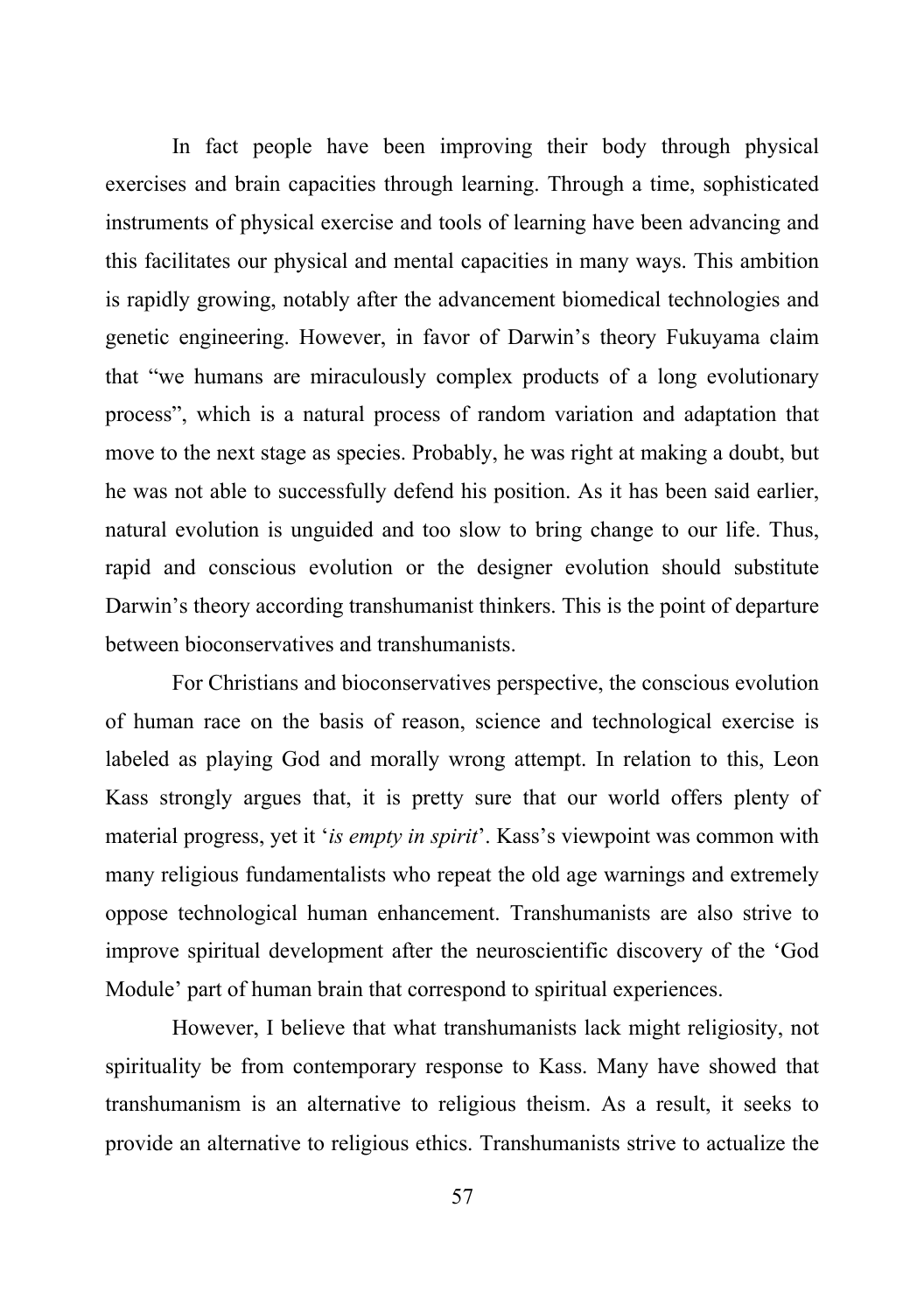"*possibilities of increased mental powers, powers of memory, reasoning, and concentration, or the possibility of increased physical powers, strength, stamina, endurance, speed of reaction, and the like* (emphasize added; Harry, 2007:8). Isn't this pragmatically useful for humankind? Unlike many bioconcervatives and religious dogmatists who widely reject the notion of human improvement and rush to see more of its dangers than its gain, John Harris and other many of its advocators strongly believe that there is nothing wrong with enhancement of human beings even if it seems paradoxical. Many of us are already enhanced: nearly many of us are beneficiary of genetically modified crops/ animals, some of us are wearing glasses, use cell phone, use makeup, many of us have been immunized. Without exception all of us have benefited from enhancing technologies, even if you have not, said Harry, you will have benefited from the so-called "herd immunity" created by the fact that others have. To strength this, Young in most cases depicted that;

transhumanism is not the advocacy of some tyrannical eugenic breeding program by mad scientists in white coats or master-race fantasists, but the belief in the freedom of individual men and women to increase their own wellbeing and that of their children (the instinctive drive of every human being on earth) by means of the emerging technology available to them in the miraculous technowonderland of the modern world (Young, 2006:22).

Transhumanism's human enhancement technologies are partially physical liberation from biological constraints such as pain, short lifespan, unwanted physical appearance, unnecessary bodily suffering, low speed of reactions and etc. Yet, beside physical enhancement many have agreed that we also seek moral improvement. Our sociopolitical and cultural institutions also need to be improved beyond the biblical instructions for it knows little about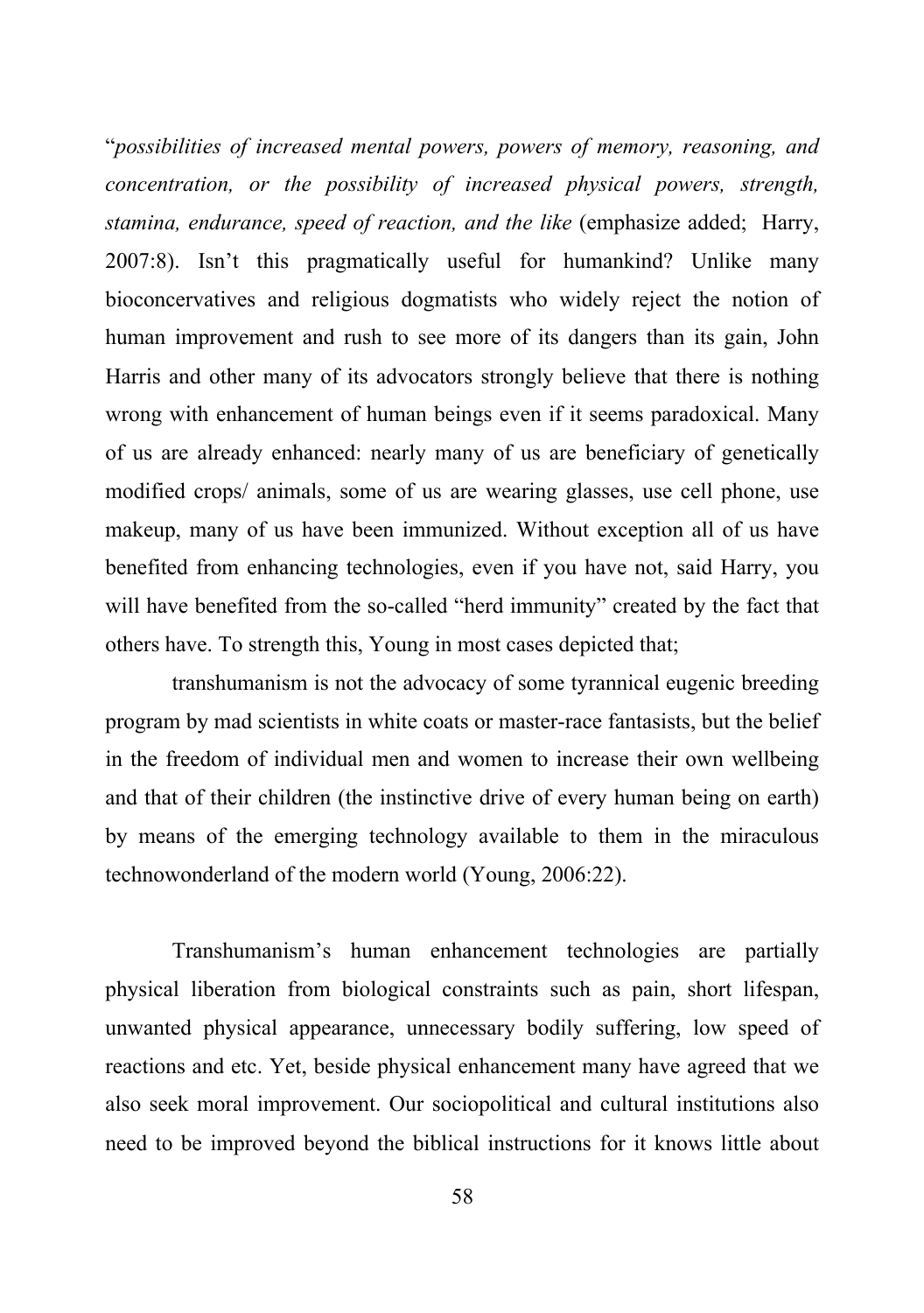contemporary biomedical medicines. Hence, a profound shift in cultural attitude and values are important from other sides and this in fact requires deep philosophical investigation on technology.

In sum, while transhumanists are highly drawn on technology to profoundly transform human nature their socio-cultural institutions, they did not only depend on its positive effects. Some transhumanists made critical study on the precautionary principle of this movement as Max More (2013) and other argued. Since transhumanism's leading power is technology, its critical investigation is quite important to mediate human-technology relationship at a moderate standard. Today's technologies are enhancing life and at the same time, it may endangers human society and their environment. Therefore, it may not be totally and wholly dangerous as Fukuyama (2004) said, or its opportunities are not wholly wonderful as Bailey (2004) contended. Therefore, mediating these two extreme views is decisively important to bring a fruitful change to human life.

## **1.2 Humanism and Transhumanism**

It is somehow controversial to know whether transhumanism undermines humanism or not. The strongest objection to transhumanism is a dystopian vision. Some critics see transhumanism as a threat to humanity. For instances, Aldous Huxley's *Brave New World* and Mary Shelly's *Frankenstein, or The Modern Prometheus* reflects the destructive image of future technology on human life (Dinello, 2005: 41 & 190). Such early science fictions project a powerful anti-science and human enhancement technology. The future use of technology to manipulate humanity might be leads to the dehumanization and accommodation of humans. Probably this will result in the destruction of human species according to this view. Those who rely on the general principle of human dignity strongly consider transhumanism as the most dangerous idea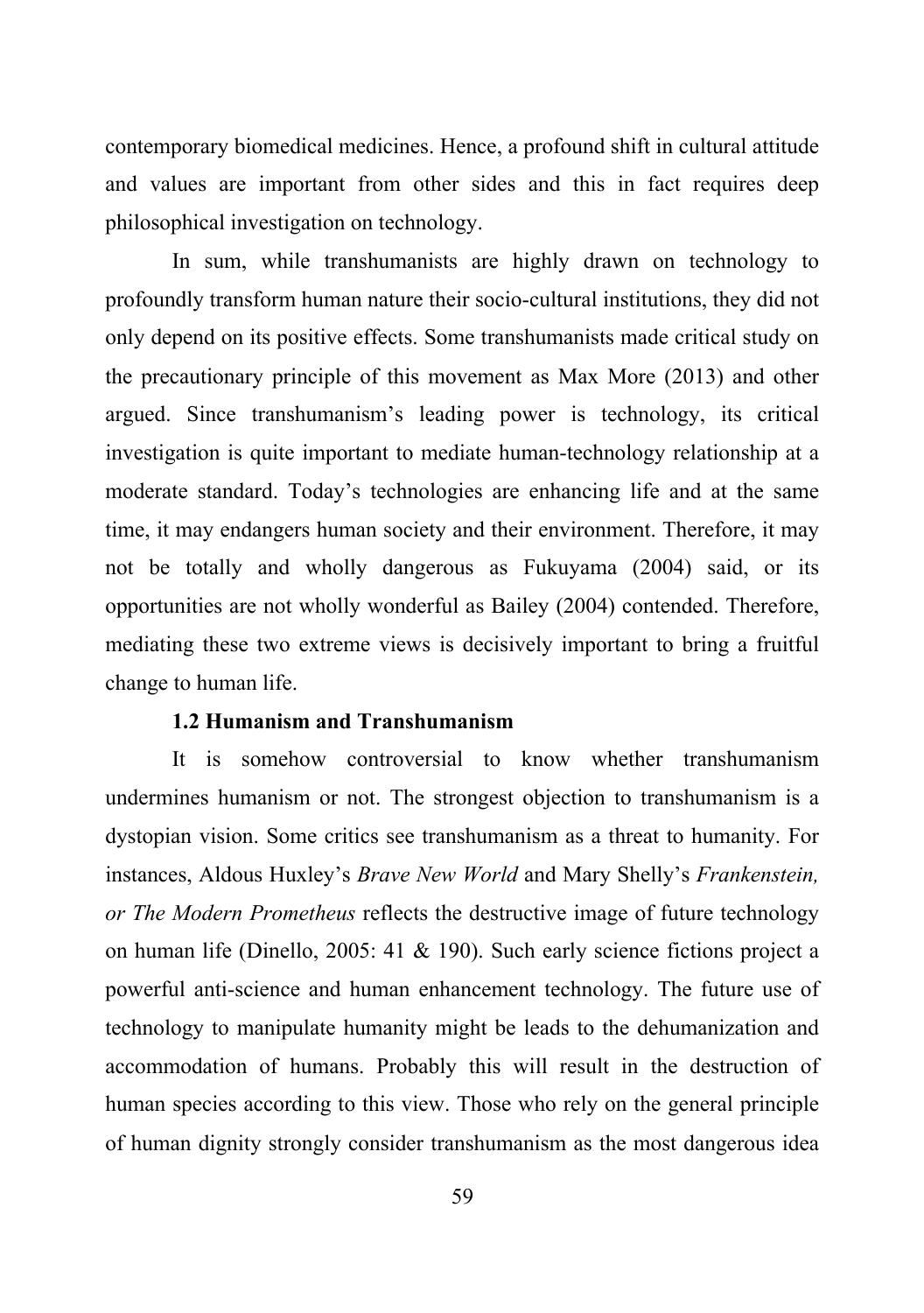that oppose humanity. The most expectation is that, the irresponsible and uncheckable use of enhancement technology brings about destruction of mankind and their environment. Relying on this assumption the traditionalists and conservative thinkers develop a pessimistic vision of enhancement technology that oppose the possibility of transhumanism. Nevertheless, transhumanist enthusiasts believe that enhancement do not harm human dignity but it strengthen the values of humanity in a new and advanced way.

Many authors have distinguished transhumanism as an extension of humanism. For instance, Bostrom argue that transhumanism was partially derived from secular humanist thinking. Like humanists whose fundamental focus is on the improvement of humanity, transhumanists also strive to enhance human nature beyond the natural and cultural values in a more advanced manner than ever before. Therefore, transhumanism is not at odd with humanism. It is an outgrowth of enlightenment humanism (Tirosh-Samuelson, 2011:55). Transhumanism employs the transformative technologies that lead humanity far beyond the traditional means of improving human nature through education and cultural reform. It directs the application of biomedical and genetic technologies to overcome some of our basic biological limits as well as to transform oneself in a higher being.

Given that humankind is an evolutionary species, transhumanism is not at odd with humanism. The progress of human civilizations lead them towards another new set of living system. This is an inevitable condition of human existence. Some human traits might be subjected to change and new condition might also be devised. As mankind paths from certain stage of life to another some values are subjected change. They seek to adapt other principles of life which is more appropriate than the previous. Through evolution human beings are always getting better for they are capable of adapting new and better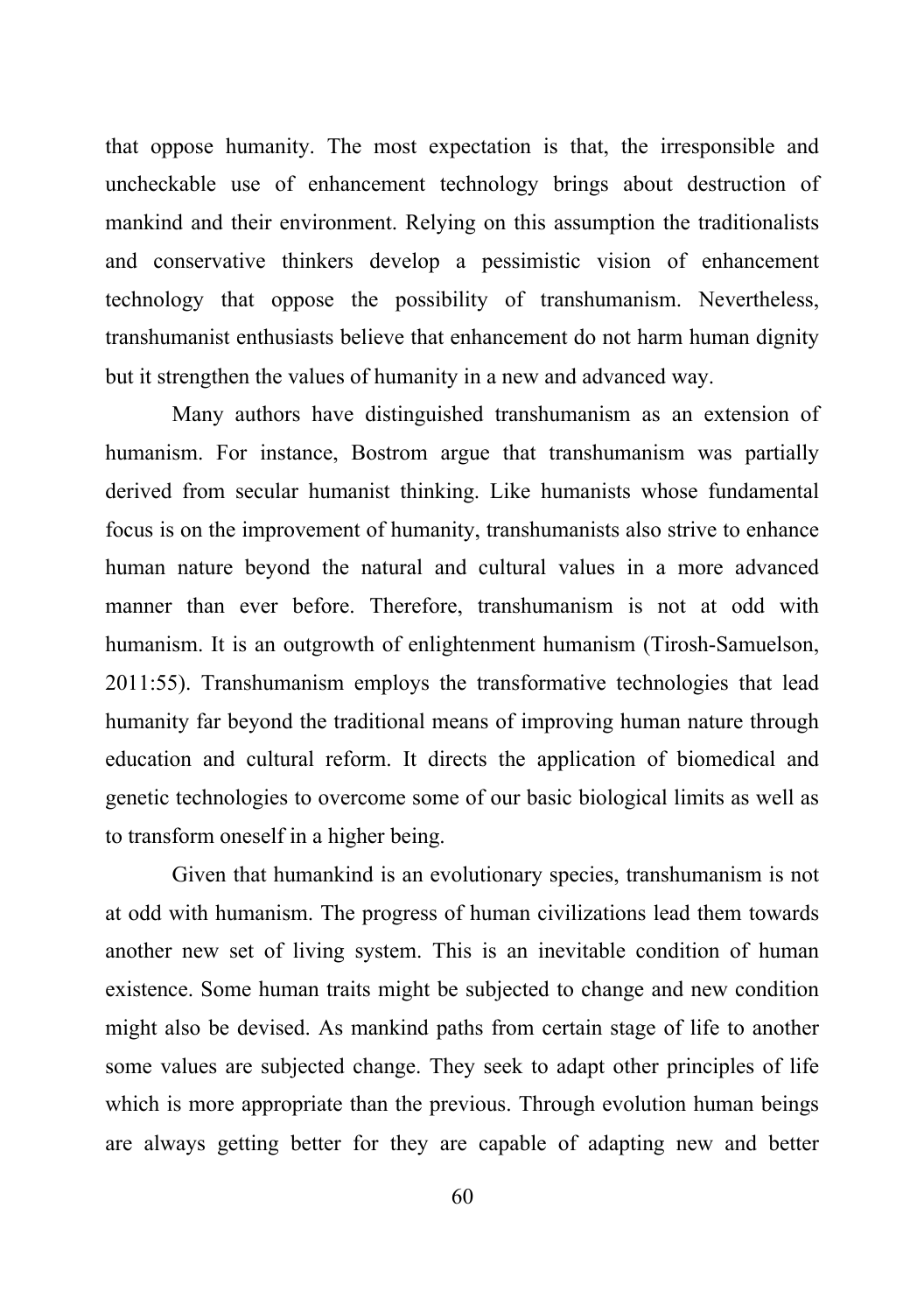instruments into their life. Human culture is getting refined through continual advancement of learning. Aesthetically, human beings and their tools are always getting smarter. As a result, if we accept humanity as a work in a progress, we also conceive its dynamic aspects of life. Every aspect of human life is subjected to change including politics, culture, art and religion and etc., and hence nothing remains stagnant in this sense. But, there are few individuals who find some contradiction between transhumanism and humanism. Certain thinkers identify transhumanism as strange trend that oppose humanism. I am not going to deeply address the position of transhumanism's opponents since I am pursuing transhumanism from humanistic perspective. A lots of humanists promote the further advancement of science for the development human civilization. I will briefly elaborate on Nietzsche, science education and the progress of transhumanism as follows.

## **1.3 Science Education and Transhumanism**

Since the course of human progress is not over, human beings start to challenge their biological limits through a time, mostly after the advent of transhumanism. When certain condition is realized to be a problematic, certain solution is also forwarded to handle the issues at hand. For example, the rise of renaissance and enlightenment overcome the religious era of medieval periods to some degree. Likely, transhumanism strives to overcome humans' biological limits to some extent through reformative technological development (Lipowicz, 2019:208). Improving human condition and their institutions through education, training and cultural modification are quietly acceptable attempt. Through learning, people overcome many of their primitive behaviors and uncheckable sources of convictions that confine them to act in certain way or not to do something which in reality needs to be reformulated.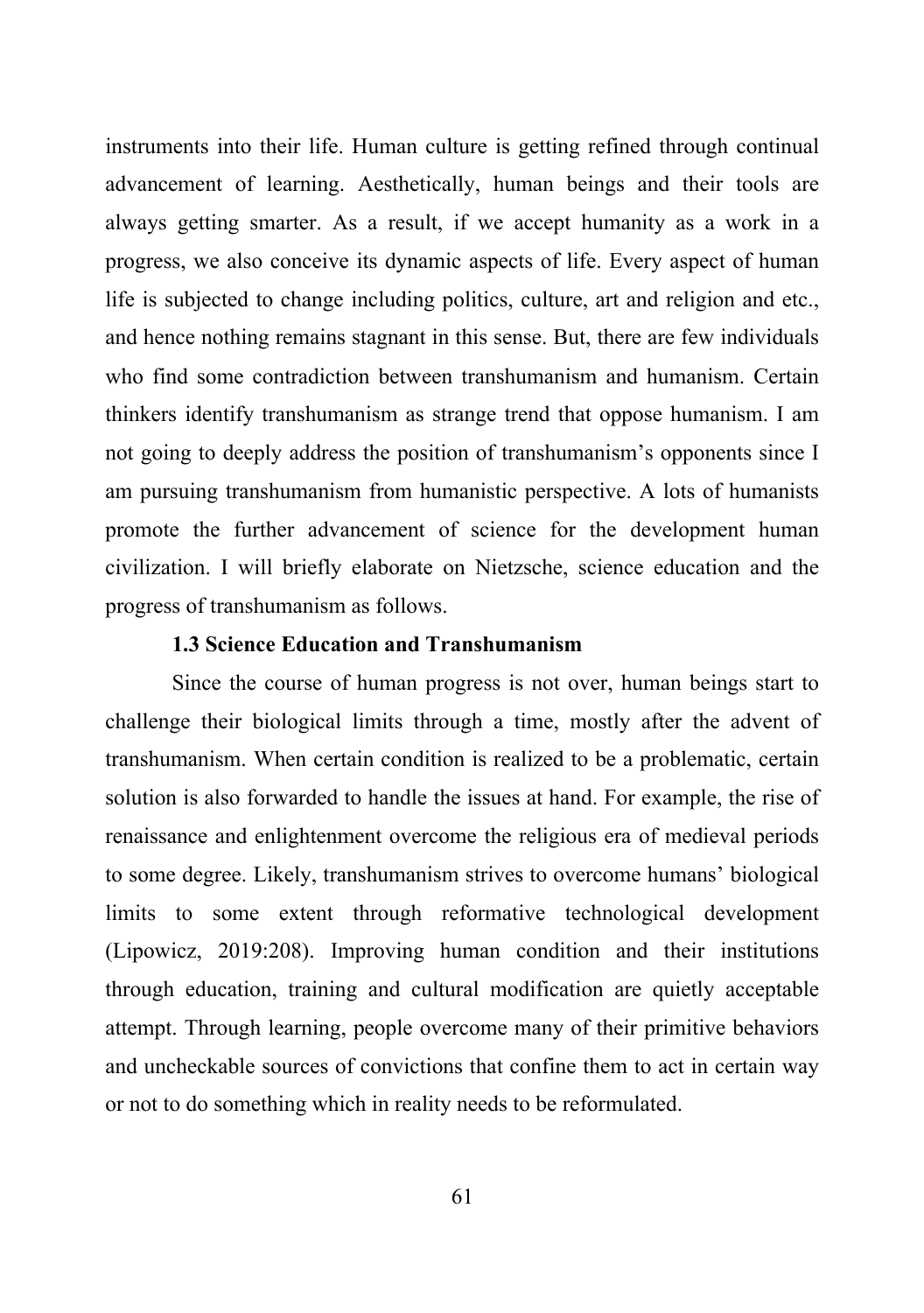Nietzsche's notion of the will to power indicates his appreciation for scientific knowledge. In other words, he identifies the will to power as knowledge which based on science followed by consistency, unlike morality. He critically separates the will to power from morality, for there are no such things as moral facts. Traditional morality for Nietzsche is simply a subjective interpretation of certain phenomena, or perhaps a misinterpretation of them. He indorsed the will to power as knowledge (Nietzsche, 1967:261) and knowledge according to many authors is a power. It is obvious that many scholars etymologically equate science with knowledge. Knowledge is a tool of motivating power and these two (knowledge plus power) are directly proportional, but both are inverse to morality. Nietzsche contends that after morality is eliminated, physics proves to be a boon and science start to acquire a new charm. Morality is a hostile to science (ibid: 245) and an enemy of nature for him (Nietzsche, 2007:24). Hence, it is a scientific education that is supposed to increase human power, not moral order. Improving human has to do the increment of creativity, intelligence and insight which in general can possible in the realm of science beyond the customary attempt of the moral good and evil. This because the conventional notion of being more virtuous is an opposite of what Nietzsche has thought. He argues that it is naïve to believe that man will become another through moral improvements.

This widely shows how Nietzsche's will to power has linked to science. A typical kind of education that Nietzsche advocates is an education that enhances the feeling of power or the will to power. He absolutely rejects the traditional morality and religion since degenerates the feeling power. Nietzsche was deeply fond of science education and its capacity to transform human society than religious instructions. He hopes that the future science will radically transform human society after the old moral order is terminated.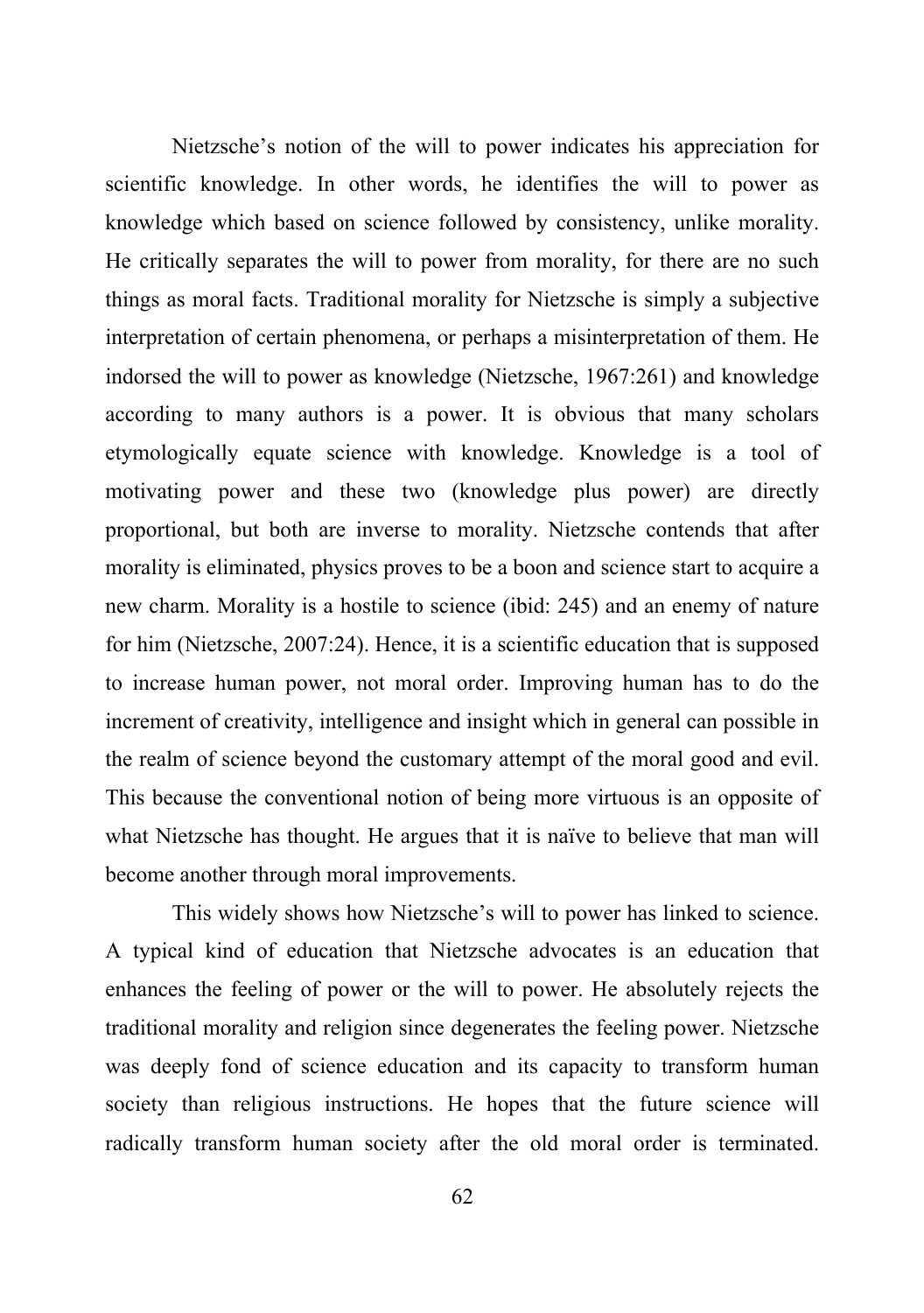Because, traditional religion along with its morality is against scientifically minded individuals who strive to transform society on the base of science, not on the base of old cultural and moral formula. Moreover, both Nietzsche and transhumanists seek to secularize the world and this secularization pave the way for the development of science and technology (Lipowicz, 2019: 202).

Therefore, we can conclude that both Nietzsche and transhumanists have nearly the same outlook on human nature and human institutions which is opposite to the world of Christianity. Both Nietzsche and transhumanists favor the revaluation of values in order to devise a new goal and meaning to human existence (Sorgner, 2009:32). They prefer Evolutionary theory to Creationist view, though their understanding of evolution is different from the old Darwinian view. For Nietzsche as well as for transhumanists, a conscious evolutionary progress is preferable than the unconscious Darwin. Science in general occupies a prominent place for both Nietzsche and transhumanism.

## **1.4 Harmonizing Human with Technology**

Our will to life in this century influences us to use technology in many ways. We are living in technological era. We are users and beneficiary of modern technology like that of sophisticated home furniture, transportation, media, medical center and etc. The best approach to today's technology is discussing on how to properly use them rather than to use or not to use debate. For example, it is obvious that by the end of medieval period the era Renaissance and Enlightenment were introduced. As people had begun to employ reason to justify and defend their claim, the authority of conservative religious dogma began to decline. More than other institutions, religion had played a major role and occupies a prominent place during medieval period. It had been a time when any opinion outside church was taken as heresy. The church leaders silenced and burnt any of unconventional opinion as a form of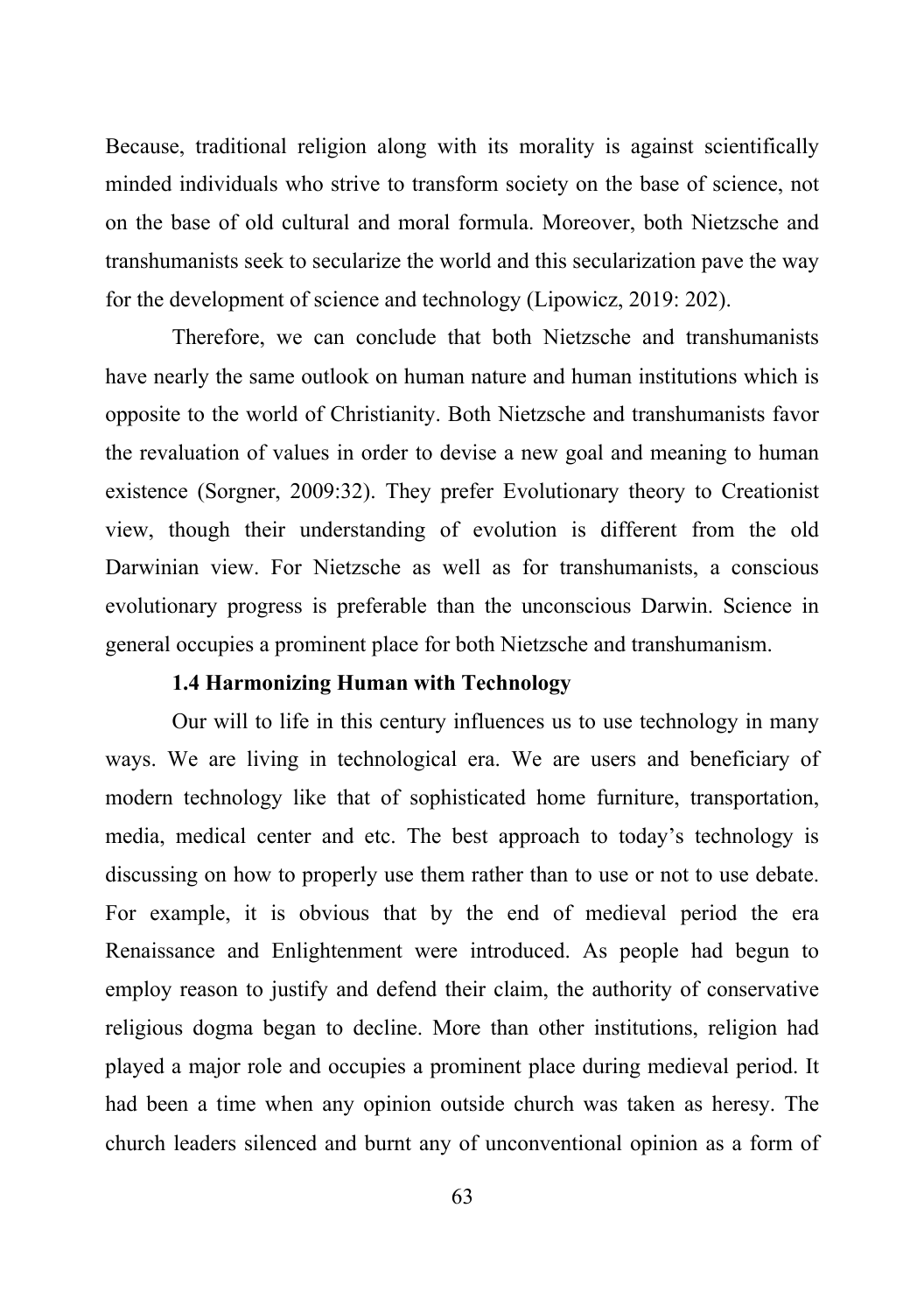heretical doctrine. Roman Catholic Church leaders burnt many works of Gurdon Bruno and Francis Bacon for their works attack the religious power of that time. Many people feared to see through Galileo's telescope and because of his scientific outlook Galileo was silenced by church leaders. These and other achievements of early  $15<sup>th</sup>$  and  $16<sup>th</sup>$  century's scientific achievement were critically opposed at the beginning, even though it got a world wide support then after. Though, scientists were silenced earlier, finally they had got power to reverse the situations with practical evidences.

Similarly, early stage of transhumanism may face some challenges like what early scientific progress has faced. When new opinion is emerged, people do not simply accept it. Some remain skeptical or neutral, while others get convinced to accept it depend on their power of imagination. This implies, the case of two contrasting groups on contemporary and potentially anticipated future human enhancement technology was no more different from this. Transhumanists advocates the use and development of human enhancement technologies in a broad carefulness and allow individuals the right to choose enhancements as they want. However, bioconservatives and Christians strongly oppose this movement. Some theologians prescribe scriptural arguments against transhumanism for it glorifies humankind than God. But, secular humanists have already showed their strong claim of glorifying humanity than God. Basically, I am not convinced with their scriptural arguments which rely on religion, for I do believe in the following hypothesis.

Given that transhumanism is a scientific and technological enterprise, it attempts to enhance human condition on the basis of science and technology. Religion is better at improving moral and spiritual condition, rather than physical and mental enlightenment. Science has done various promising aspiration for humanity than religion from sophisticated modern home furniture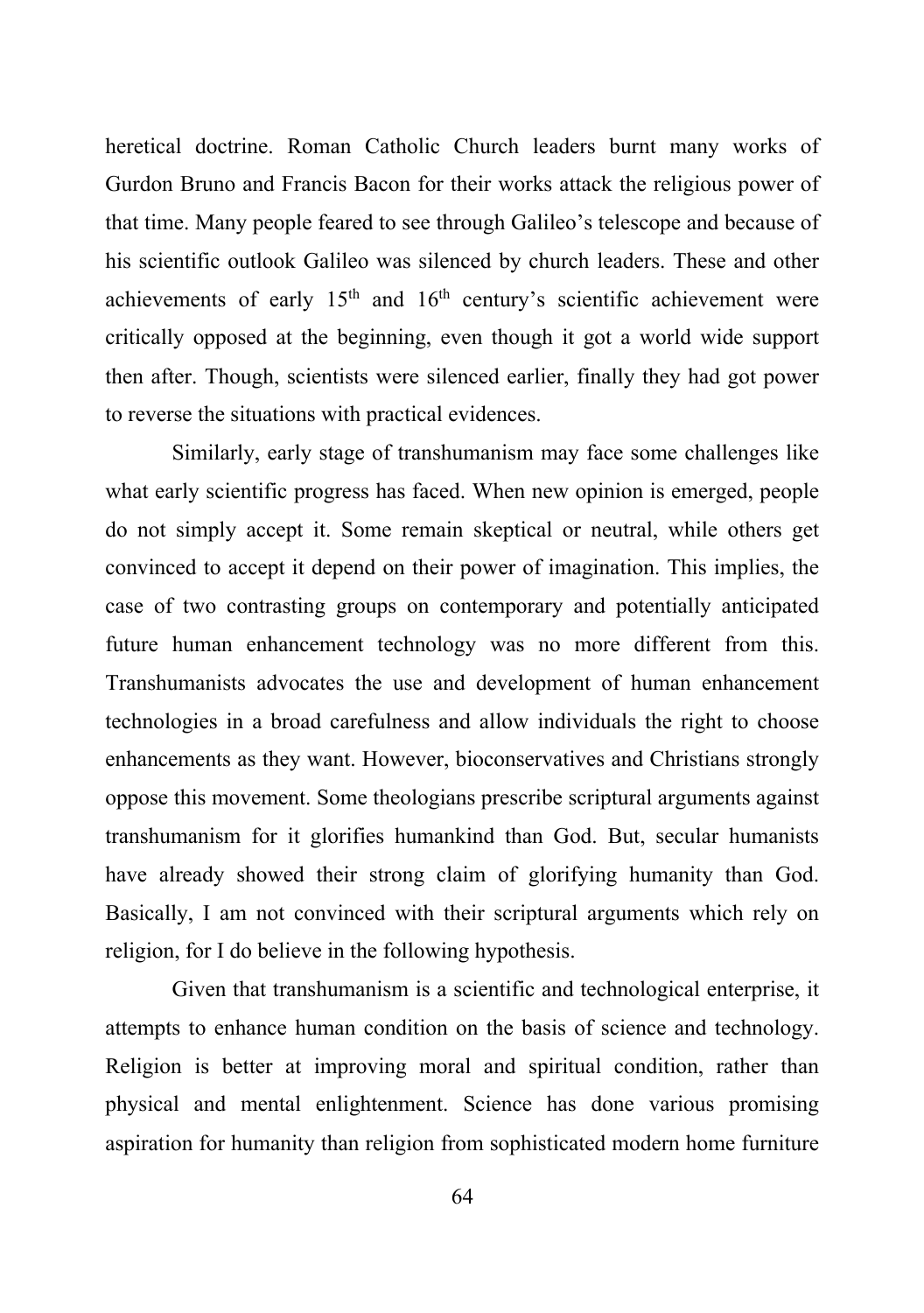to the world wide electric power generation. It provides easy access to transportation and information, expansion of medical and pharmaceutical companies and etc. that save human energy, time and expenditure. Pragmatically speaking, if the merits are sufficiently beneficial and the risks are acceptable, an attempt to make relevant improvement of humankind and be justified in so doing, it is definitely important to create further conducive environment for such changes.

Influenced by Nietzsche's philosophy, I argue that, transhumanists in general employ scientific and technical instrument to actualize Nietzsche's doctrine of the overman as the posthuman via technology. Many transhumanists claim, though Nietzsche's notion of human improvement was not by science and technology, currently his idea of overman has got scientific and technical support. The notion of human improvement through the will to power is fundamentally natural or inner prospective from within, while transhumanists are in search of instrumental or external drives (chemicals) to enhance human's capacity. The contemporary emerging enhancement technologies are probably supposed to afford a new and higher potentiality that enhance mankind beyond the present day human intelligence in the future (Kurzweil, 2005; Bostrom, 2014). In certain narrow domains, technology tends to go beyond human capacity and hence tends to dominate human thought and activities. Take for example, chess playing machine and scientific calculator. Some computer program artificial intelligence and software defeats the world champion many times in human history. For instances, 'checkers program' by Arthur Samuel was supposed to be the first to play game better than its inventor. 'The chinook' and 'the backgammon' are another program to defeat or beat world champion by far surpassing the best human player (Bostrom, 2014:27-29). Electronic calculator also far exceeds human speed of doing some complex equations. In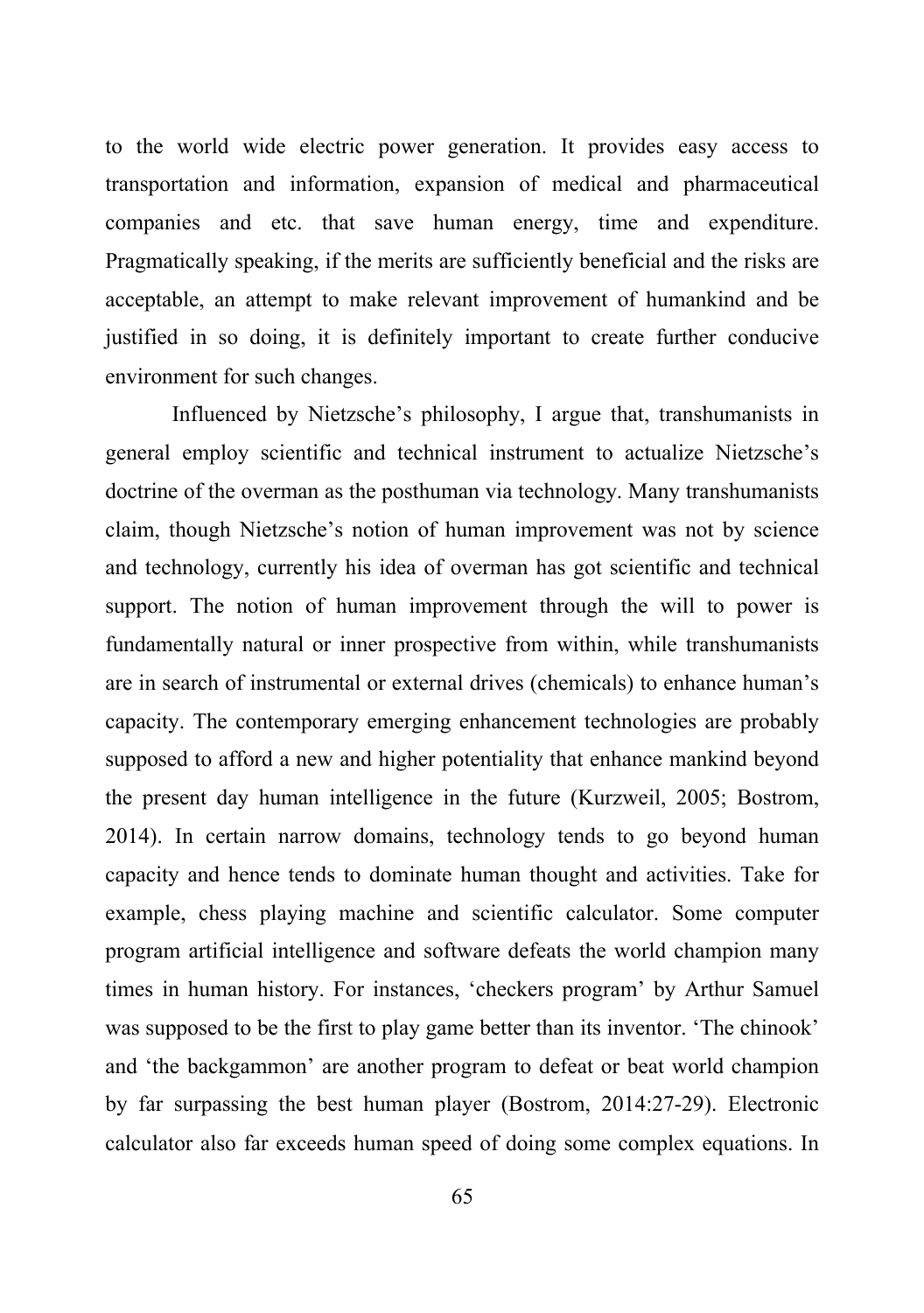buying and selling stocks, computer exceeds human intelligence. Ray Kurzweil in *The Age of Spiritual Machines: When Computers Exceed Human Intelligence* expose the possibility of computer intelligence to achieve human level intelligence in a near recent future. Computer can remember billion of facts in which humans are not. Computer swiftly remember and give us the result of what we have saved than we naturally do. For example, our mobile phone easily displays the numbers and the contacts we have saved in which we are hard to remember. Thus, there is strong supposition to create superhuman artificial intelligent nearly in the future on the basis of the current rapid and exponential growth of technology.

On the other hand, if what was made by human capacity in turn tends to dominate or surpass human activity humans are no more human. Since technology is the products of human creative will, it should be under the control of human thought. Unless and other otherwise, dehumanization, alienation and other related predicaments will appear on human society, sooner or later and humanity will probably lost in long run. In upholding human dignity Nietzsche was certainly right when he portray the overman as a being beyond no one should supposed to go. The overman for him denotes a man who raise himself above all else, a man who made himself a god. It is a being beyond nothing exists. This means, no power is expected to move beyond the overman; neither God nor science and technology. In other words, the overman is man who always seek to overcome every forces of barrier and imposition. However, contemporary emerging technologies are supposed to surpass human intelligence in the future according many futurists. Few scientists and futurists propose the *Super Intelligence* (Bostrom, 2014), *Artificial General Intelligence* (Goertzel, 2013), *The Singularity is Near* (Kurzweil, 2005), and *Technological Singularity* (Vinge, 1993) to show the transformative power of contemporary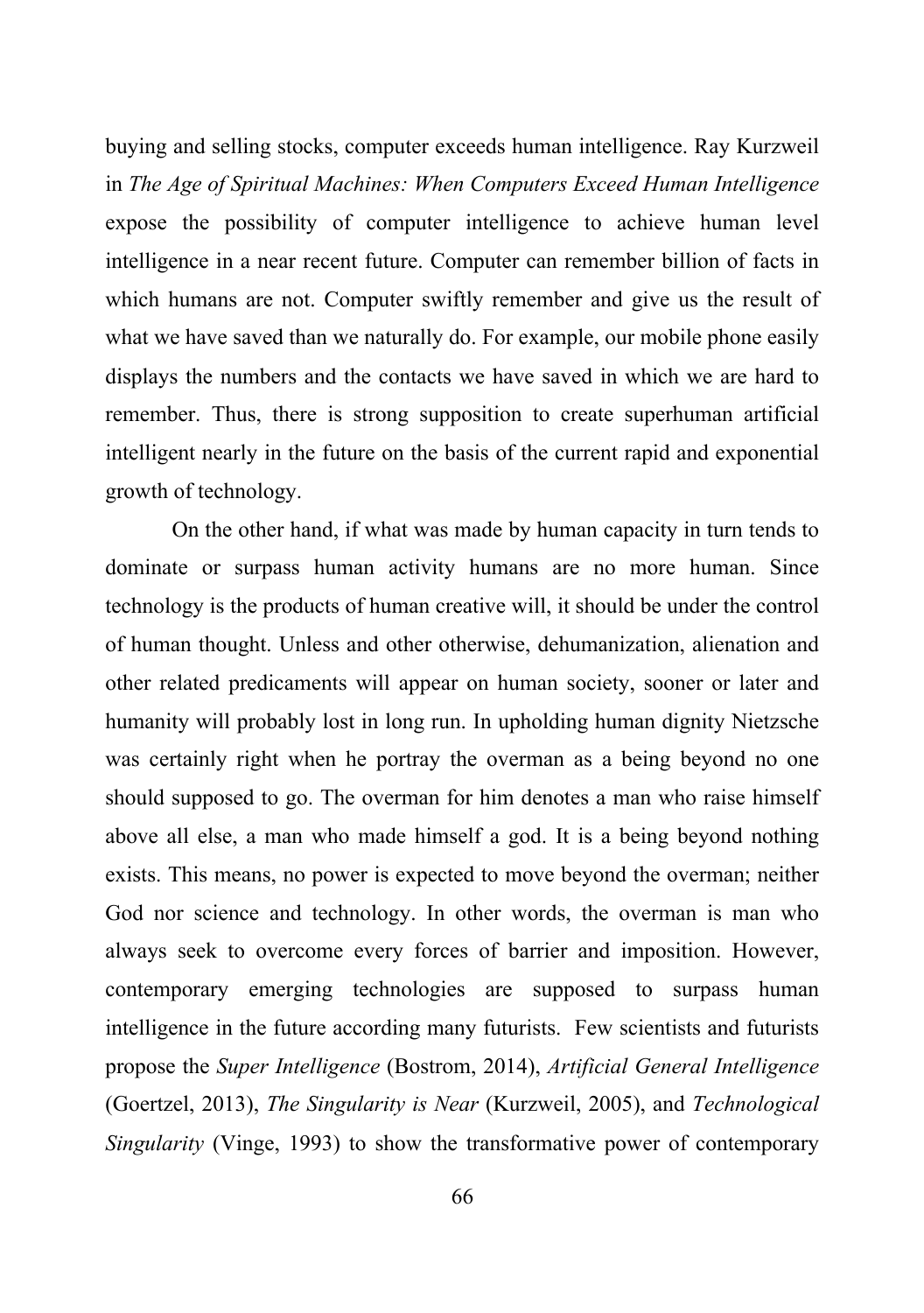emerging technologies in creating artificial super intelligent or the singularity which technically exceeds human level intelligence.

Hoping its transformative power, some transhumanists praise technology to the divine status more than human or posthuman. This certainly brings an alienation or dehumanization in long run. Above all else, since technology is the result of human activities, it should not move beyond human creative will. Designing person with machine fusion will finally commodify personhood as a mere object to be bought and sold, and the chemicals to be manipulated. The development of newly and emerging technologies may have an impact on the lives of many people and their natural environment. New technology may affect our life as well as the lives of many generations to come. Unlike the usual means of improving oneself (through physical exercise, reading books, watching televisions or films as well as caffeine, nicotine or vitamin supplements or glucose), neurochemical enhancement that go inside the humans' body may affect their physiological and psychological traits. Hence, as the way out we always need to systematize our relationship with technology in order to properly protect ourselves and our surrounding environment.

## **1.5 Democratizing Technology**

The proper and systematic use of science and technology have a bright vision. Pragmatically speaking, the advantage of using technology far exceeds some of the unwanted consequences it may bring. I am not saying that there is no danger of using enhancement technologies. Humans should systematize their relationship with technological artifacts in order to bring proper consequences by minimize the risks. Regulatory agencies are crucially important to maintain a balanced human-technology relationship. This will promotes safety and efficiency and also promotes the role of enhancement technology without fear.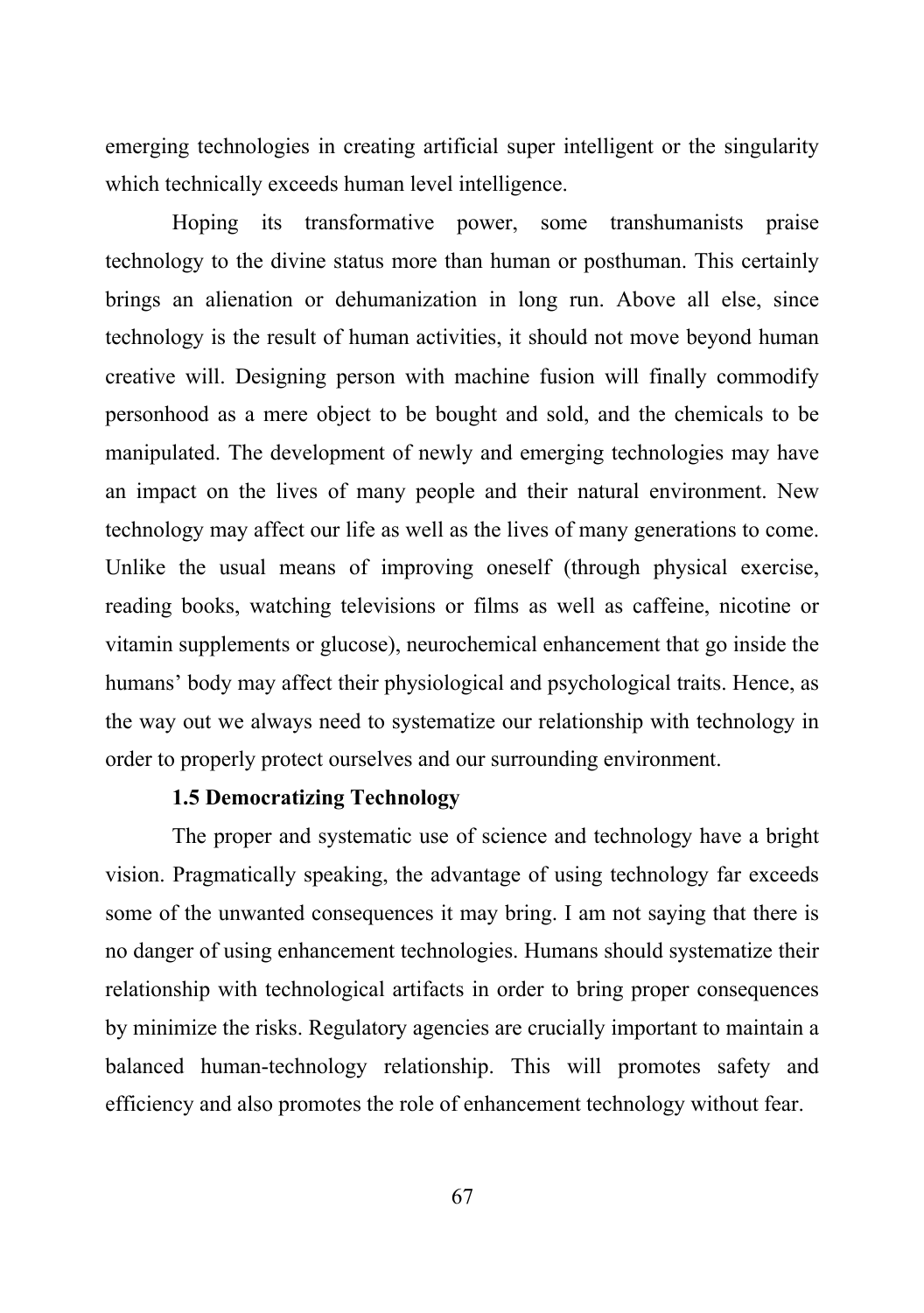In general, the religious and philosophical discussion on the enhancement technology is the two main dominant views. The religious objections are echoed by many theologians and bioethicists as I have discussed before. According to many western religious tradition, man is created in the image of God and hence, human nature is considered to be "sacred, perfect and untouchable" (Chu, 2014:201). Unless and otherwise human dignity is devalued and thus, enhancement technology is incompatible. The religious view of enhancement technology is extremely arrogant when compared with the philosophical analysis of technology. Since technology is the main asset for transhumanist movement, a critical study of technology through rational examination is decisively important in this regard.

Some philosophers of technology develop the perspective that significantly examines the relationship between human beings and technology. Philosophers of technology play a vital role in a critical evaluation of technology (Feenberg, 2009; Ihde, 1990; Heidegger, 1977; Marcuse, 1964; Russel, 1924 and others) and as well as in the ethical discussions on human enhancement technology (Brey, 2009; Verbeek, 2009, 2005; Harris, 2007; Habermas, 2003; Latour, 2002 and etc.). Specifically, the contemporary emerging technologies that are designed to reform human condition will produce some societal benefit. It may also result in harmful consequences. Technology may endanger humanity by reducing humans to material functions (commodification) and suffocate their interactions with their environment (Verbeek, 2005:21). Thus, philosophers of technology and applied ethicists can play a key role in critical evaluation of emerging technologies (Dusek, 2006; Verbeek, 2005). In line to this, Don Ihde in *Technology and The Lifeworld*  (1990) stated that in recent decades the philosophy of technology has devoted much attention to analyze the relationship between humans and technologies.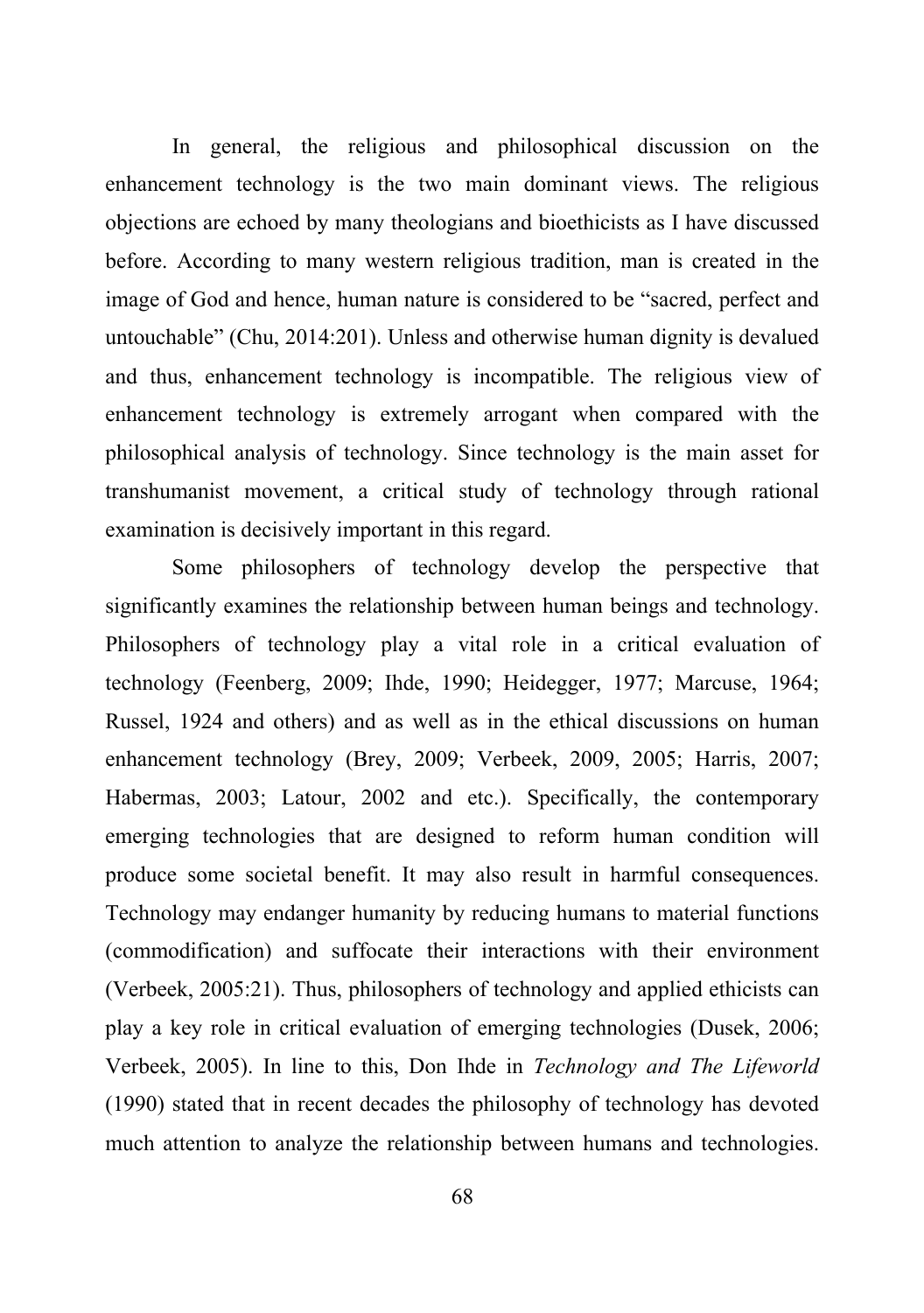Val Dusek also state that "with the advent of genetic engineering and the specter of human cloning in the late 1970s, with the possibility of technologically manipulating human heredity and even human nature, there was yet another set of issues and impulses for the critical evaluation of technology" (Dusek, 2006:2). Accordingly, philosophy of technology plays a paramount role in the critical examination of currently emerging technologies and some intellectual movement that seeks the continued evolution of human life beyond its current status.

Due to the wide spread of regenerative technology in this era, the relationship between people and technology should be conceptualized. Besides the instrumental and anthropological understanding of technology (as a means to an end), Martin Heidegger stresses the essence of technology as a way of 'revealing of the truth'. He linked the etymology of term technology, the *techne*  (Greek term from which it was derived) to the *episteme,* in addition to its association with skills of the craftsman*.* Both 'techne' and 'episteme' in this sense a name for knowing in a widest sense; to understand and to expert in it (Heidegger, 1977:13-14). Therefore, technology is also a way of revealing and not merely a means to an end. This act of revealing is possible neither beyond man nor exclusive to man, rather it happens decisively through man. This implies that technology in itself follows no particular direction, neither toward a completion nor toward destruction. Only human beings can give its direction; it is in itself neutral, and "it requires guidance" (Verbeek, 2005:39). It is in a no position to give itself ends and is only the means for realizing ends provided by human beings. Andrew Feenberg in *Critical Theory of Technology* argues that technology like any other human institution should be subjected to change by human actions. It cannot be separated from society, and thus it is adapted to specific social and political systems (Feenberg, 2009:146).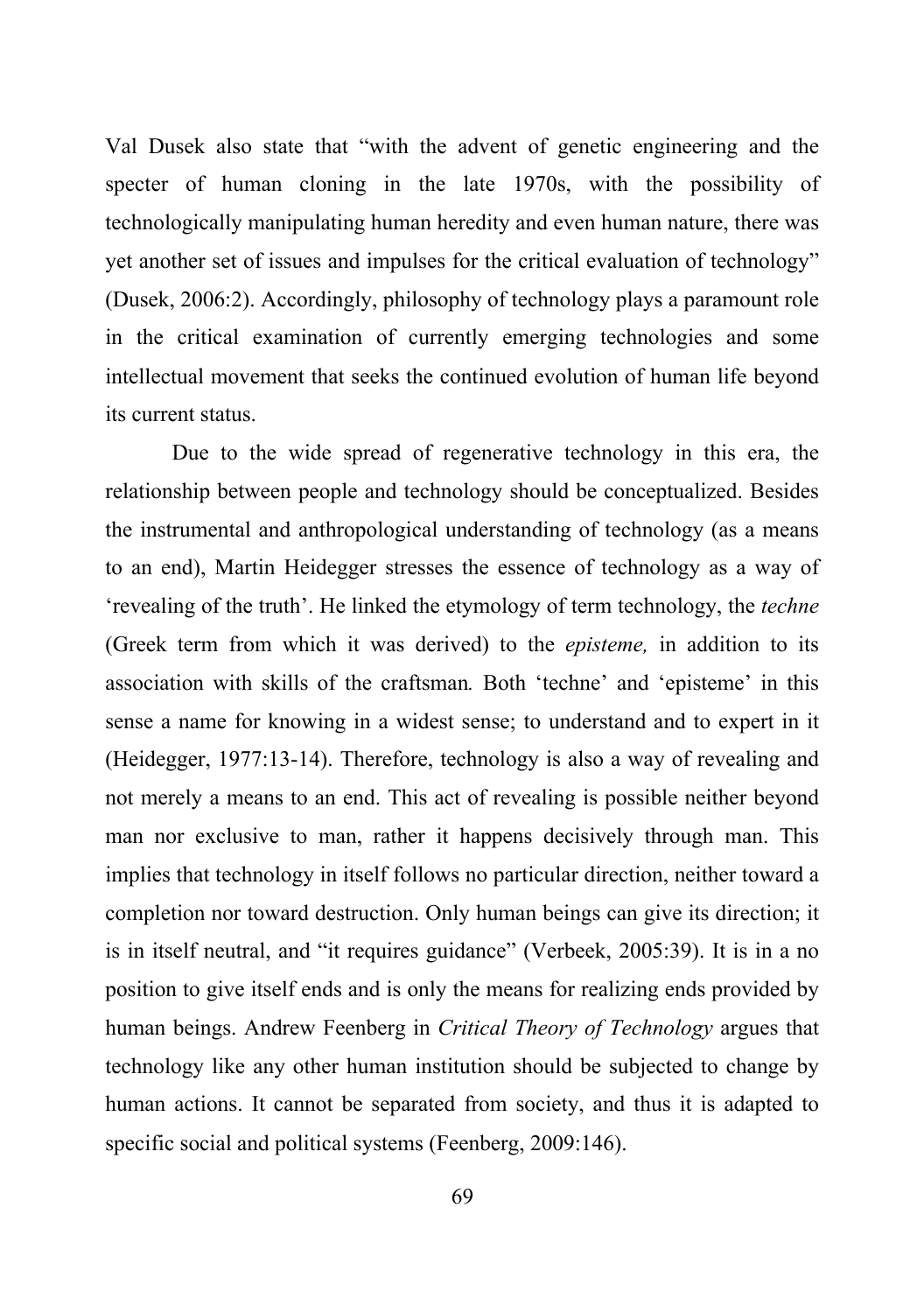However, contemporary transhumanist technologies are designed to create new social status and identity and strive to bring about revaluation of values. A philosopher of technology Philip Brey also addresses that technological human enhancement (augmentation) is likely to have serious implications for personal identity and their social status. He states,

…if a new class of rational (or subrational or superrational) beings emerges that transcends human nature, the notion of inherent moral equality does not seem to apply, because such a class is not fully human, and any notion of a social contract may not apply either, because that social contract was agreed upon among humans. It is likely, therefore, that human enhancement will lead to new, unjustified inequalities, and may even undermine the core Western notion of moral equality. This gives us a reason for being cautious about the application of HETs (HETs  $\rightarrow$  Stands for Human Enhancement Technologies) (Brey, 2009:182).

Since the main goal of transhumanism is not to pave way for western morality, but certainly aims at revaluation of values in its pursuits of the posthuman, what Brey has in mind was probably not a big deal for transhumanists. From Platonic-Christian to Kant, mankind is considered as a perfect being. Nearly all western morality conceive human person as a privilege being governed by natural and divine law according to secular and religious view respectively. For instance, Kantian view of human being as "end" describes how mankind was portrayed as a perfect or finished product. On the bases of Nietzsche's refutation of this general law and consider man as a raw material, imperfect and unshaped things that needs to redesign as well as conceiving humanity as a perpetual process of development, transhumanists regard biological human as a weak being and humanity as a work in a progress. Thus, biomedical and genetic engineers a devising an intelligent tools that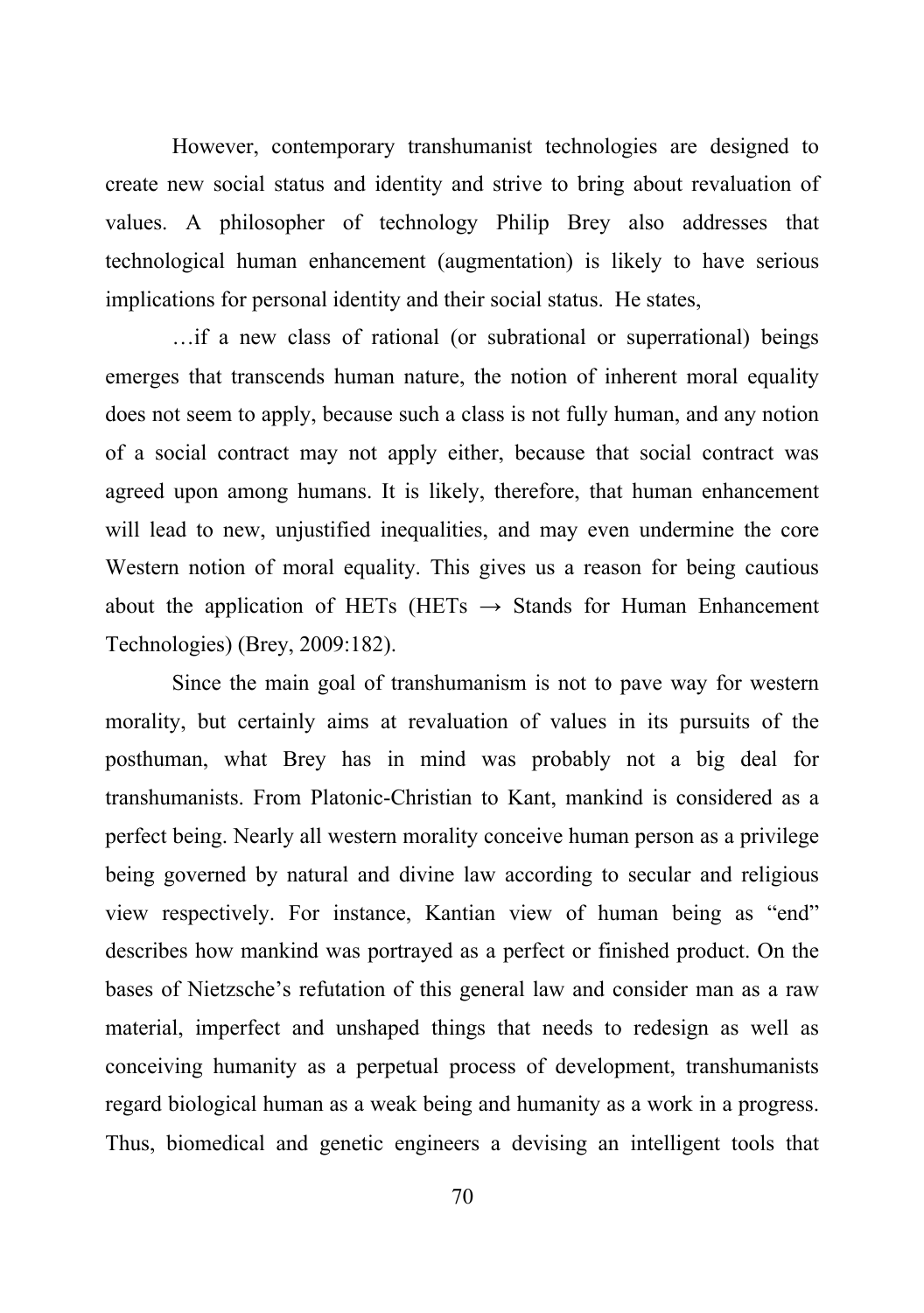enable them redesign and recreate human nature in a desirable way. In this case, transhumanists are establishing some new norms that probably undermine with the existing principle, value and other social orders. The principle of 'Selftransformation' and 'Morphological Freedom' is going to be adapted as basic core of transhumanist extropian principles. Self-transformation is humans' continual and boundless expansion of their capabilities by their own choice. This principle involves both "biological and neurological augmentation" and "rejection of central control and maximum sustainable freedom" (More, 1990:17). Morphological freedom is "an extension of one's right to one's body, not just self-ownership but also the right to modify oneself according to one's desires" (Sandberg, 2013:56). These and other elements of extropian principles affirm the necessary and desirable role of science and technology to augment human species which was indeed denied by traditional centralized control.

In general, Max More in *True Transhumanism: A Reply to Don Ihde*  (2011) insists that transhumanists reject every view that denies humans in their attempt to alter the conditions of life for better. Transhumanists seek neither "utopia nor dystopia". They seek a continual human progress and eager to amend human constitutions. Transhumanists want the continual improvement in ourselves (physically, intellectually, and psychologically), our cultures, and our environments. They value the perpetual pursuit of knowledge and understanding (More, 2011:140). This principle conveys the way transhumanists challenge traditional assertion which conceive human nature as static and timelessly constant to conform the will of God or what is considered "natural" for More. According to traditional view, we should leave human nature as it is and any attempt to fundamentally change human nature is considerably forbidden. This traditional claim implicitly involves the theological objection to transhumanism. Nonetheless, transhumanism is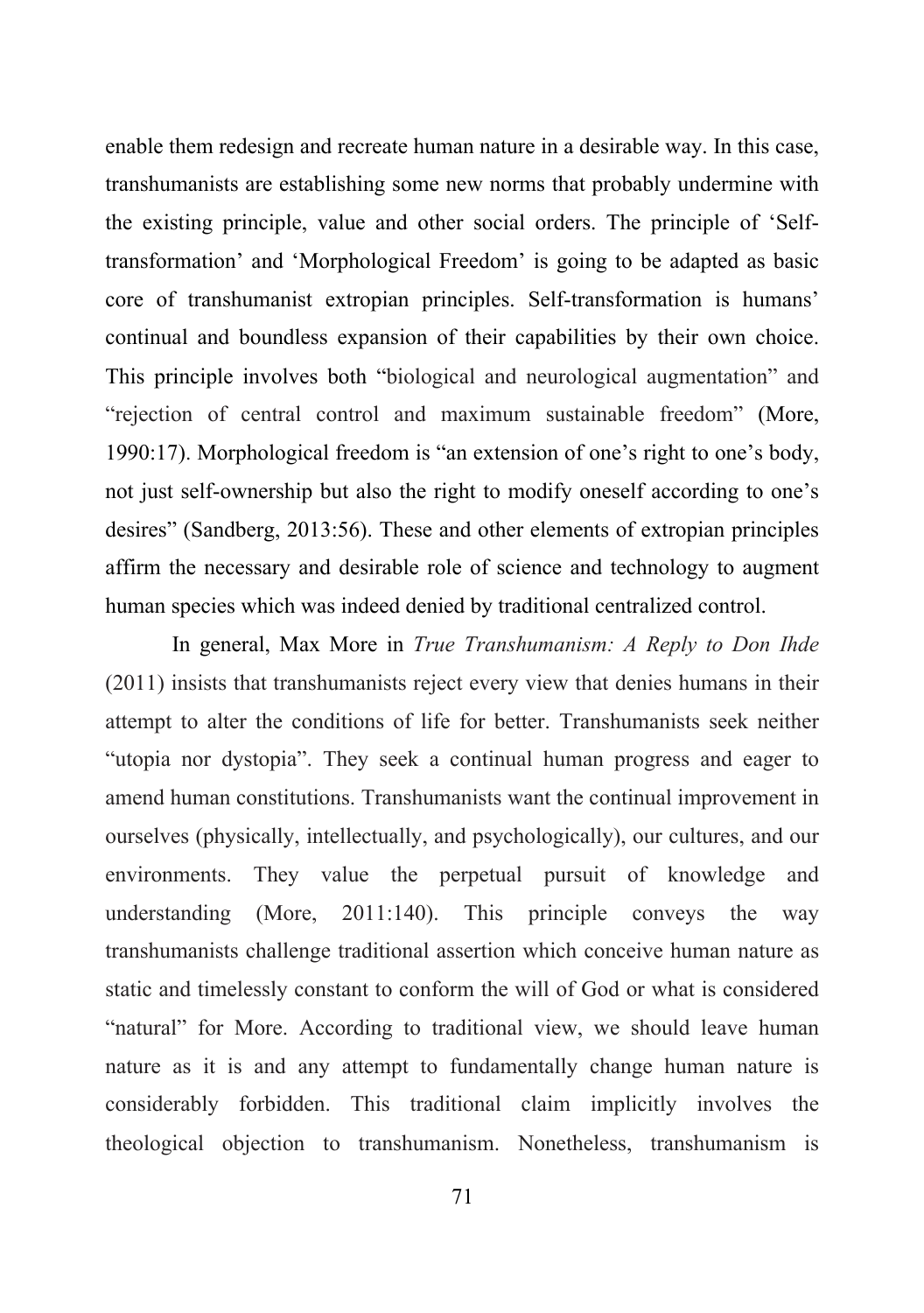incompatible with the God-centered traditional view of humanity. Among others, transhumanism like enlightenment humanism favors to forward a new set of opportunity for human life on the basis of secular thought.

I believe that Brey's attempts of rethinking about the use of modern medicines that lead us beyond the state of normal (healthy) condition is necessarily an important discussion to mediate human-technology relationship. As far as we know, medicine has a role of restoring the impaired human function to the state of healthy or normality. However, since human enhancement medicines guide us beyond this function, it should be reinvestigated. It is inevitable that transforming human nature is followed by reformation of human institutions. The consequence of this attempt is yet certainly hypothetical. In one way, it may be dangerous as some critics of human enhancements, like Fukuyama and Kass who strongly opposes the practice human enhancement. Or perhaps, it might be the most liberating movement that strives to improve human life by setting humankind free from biological limitations in another way.

Literally speaking, the technology of human enhancement is not a new acquisition. The way transhumanists employ currently emerging techno-logies are however relatively newer than ever before. Working at genetic level transhumanists strive to enhance humanity by contemporary regenerative genetic and intelligence technologies above the natural function. Overall, this attempt may expose humanity for two general existential risks. First, it may provide a new opportunity and next stage of human development as far as evolutionary understanding of humankind is concerned. Second, it may lead us to toward the extinction of humanity given that there might be a divine purpose for creating humankind in the way they are.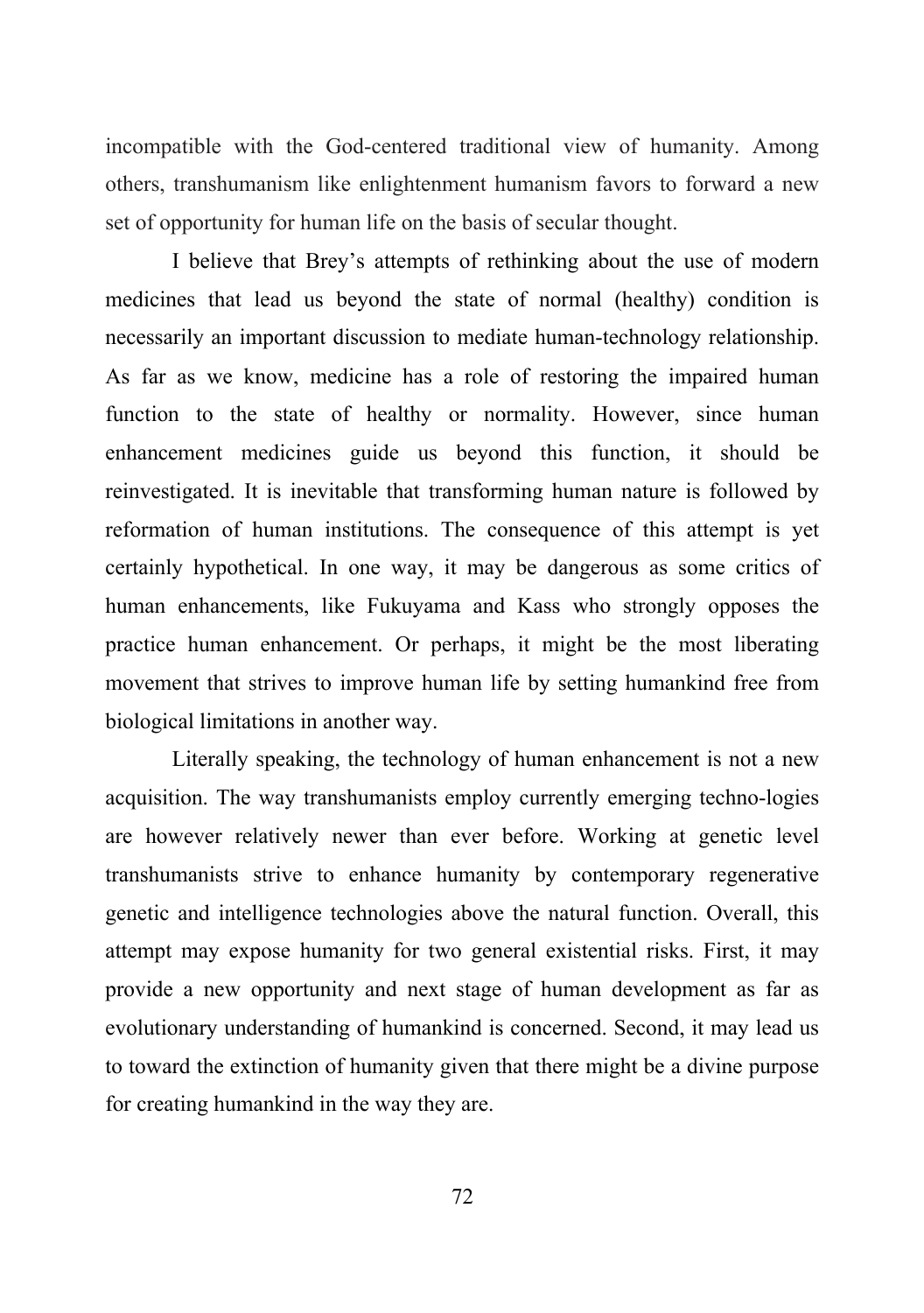From historical study of humanity, different stages have been witnessed through which humanity have been passed. All stages have contributed to the development of human progress according to the civilization of their own time. In all experiments, no one creates new mankind in every previous epochs of human history. It is all about reforming and updating human conditions in a more informed manner that increases human satisfaction and minimize human cost of living. The effort of transhumanism in a recent time is probably no more different for I believe that it is matter of human civilization that enables contemporary scientists to think about humanity beyond the previous customary understanding of what it means to be human.

The early human civilization has done various promising discoveries for the farther development of human civilizations. Much of early scholars have made unforgettable historical contributions for the wellbeing of humanity. I hope that recent scientists, philosophers, scholars and futurists have also a duty to make a new history and opportunity for the further advancement of human development rather than simply repeating the past historical records (for which traditional religious activity was blamed). In this case, transhumanists are laying the most hopeful imagination from enhancement up to minimizing or eliminating the ancient as well as the recent human problem of aging and death in the future by altering human biogenetical makeup. Many people fear as this quest was done without investigations. The practice of transhumanism is the result of interdisciplinary professional researchers such as philosopher, biomedical and genetic engineers, neuroscientists as well as including humanists, activists and the like. Transforming human nature and magnifying new opportunity needs not only technological revolution, but it also requires a considerable social transformation. Profound shift in cultural attitude and values are also essential part of concerns. Thus, renegotiation of social contrast for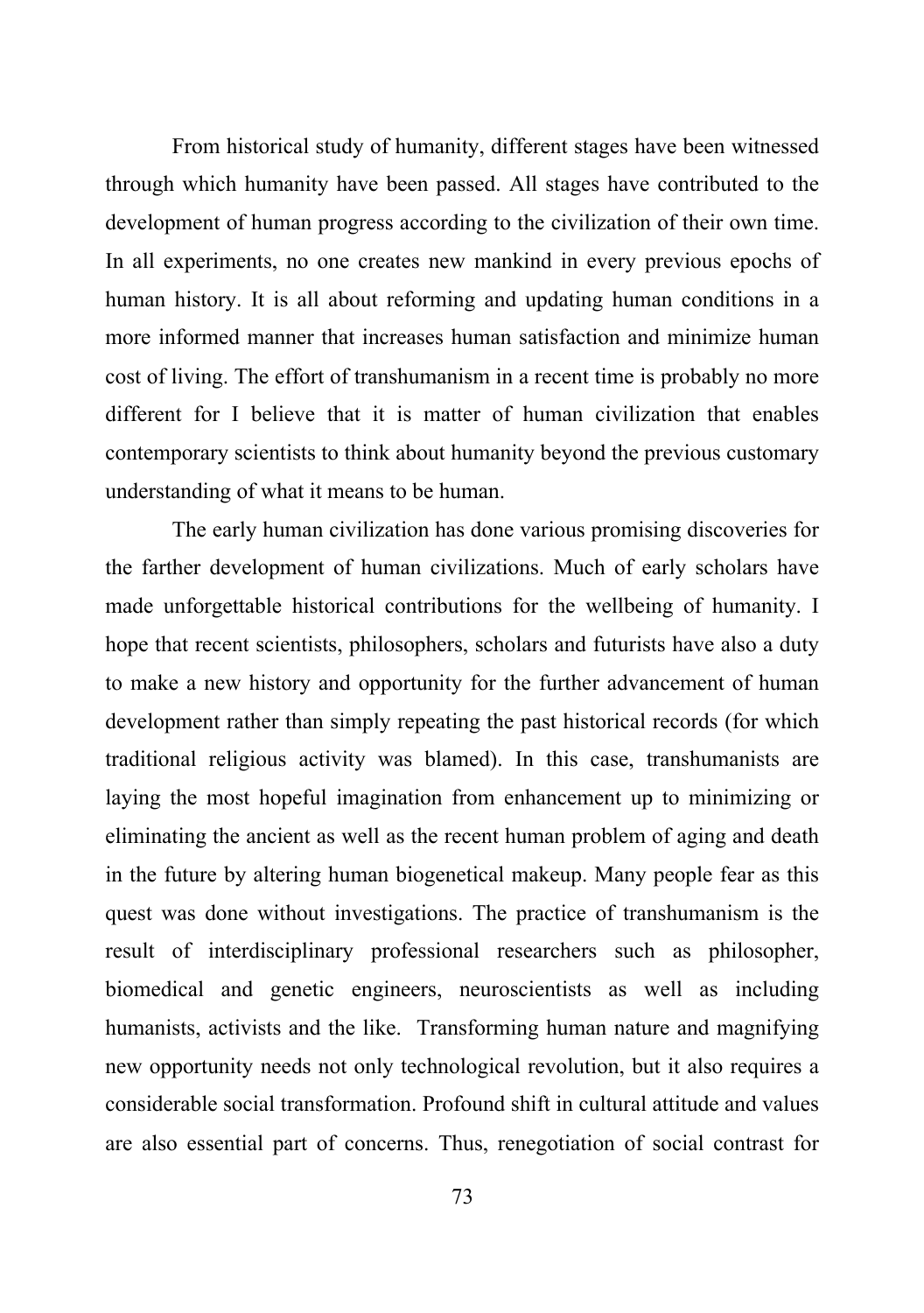contemporary science is exceptionally important. This new civilizational paradigm necessarily requires new philosophy and ideology, new ethics, new culture, new psychology and even new metaphysics. It is inevitable that transforming of human nature necessarily influences the reformation of societal institutions (family, education, politics, religion and economics, for example) and its administrations.

In a nutshell, transhumanist movement has got a key inspirational awareness from Nietzsche's devotion to scientific education than religious prescriptions. As Sorgner and some others argued, there is structural similarity between Nietzsche's concept of education and transhumanists idea of enhancements. In *Human, All Too Human* Nietzsche stresses that, "no matter how far a man may extend himself with his knowledge" and likely transhumanism insists reason, science and technology to improve human life. These are analogues procedure in attempt to enlarge human capabilities. The will to power through which Nietzsche attempts to form the overman endorsed transhumanism to adopt the will to technology to form the posthuman scenario. As Nietzsche hopes for human improvement through the will to power, transhumanism believes in the power of contemporary emerging technologies to enhance human life. In order to promote the further radical development of mankind, transhumanists argue to use human enhancement technologies in addition to the will to power. Conversely, since using such technology may lead human society to some consequences for good or bad, it should primary get investigation before totally penetrating into human's life.

Working at genetic level, transhumanism attempts to revolutionize human nature and this should necessary involve the revaluation of human institutions and values altogether. Since transhumanism is a recent and new paradigm for thinking about the future of humanity, it is incompatible with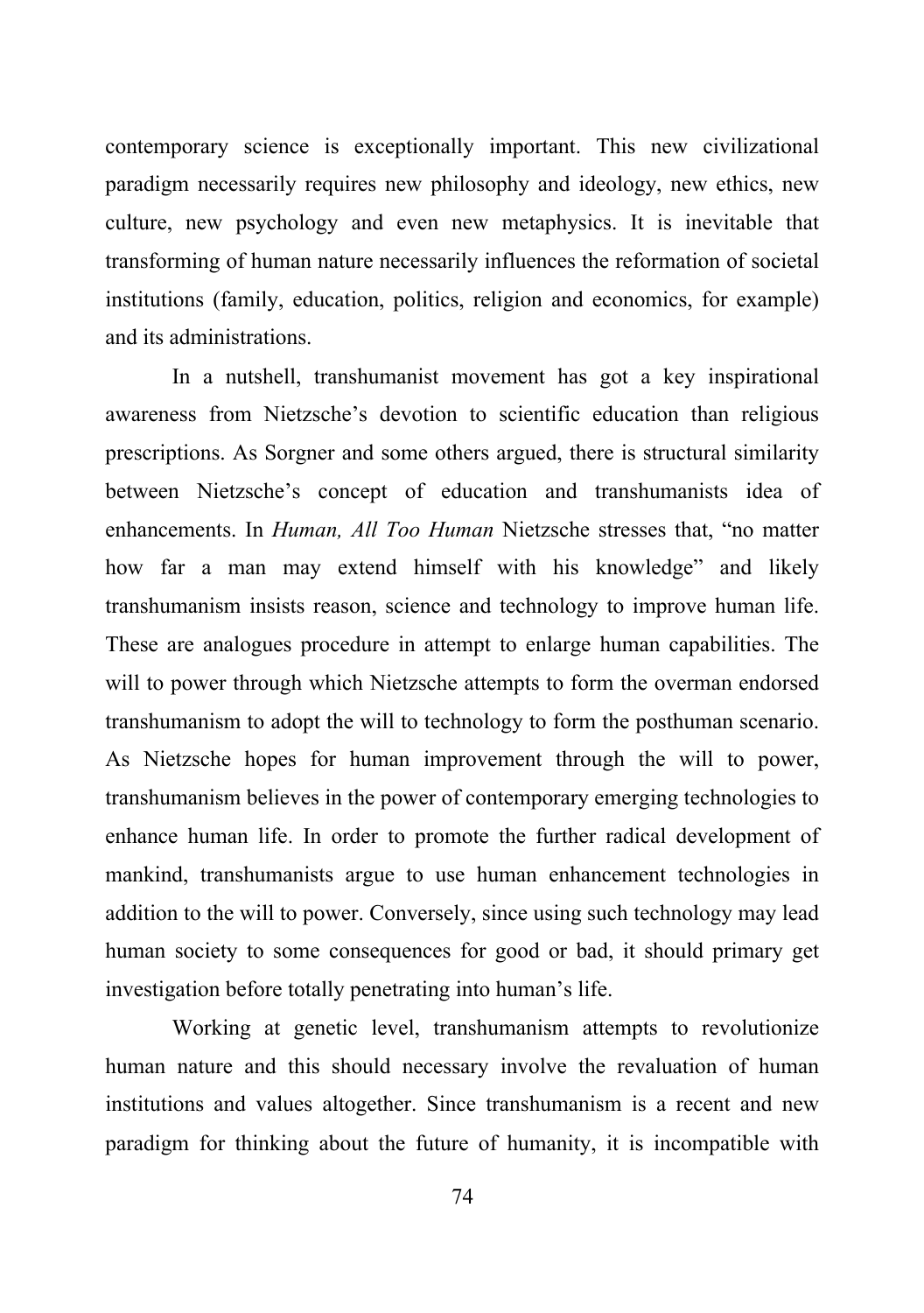some of the old fashion theological, cultural, political or legal responses. Therefore, it is quite important to devise new philosophy and ideology that best fits with this movement. Max More's exropianism can be taken as an exemplar to serve this concern. Since technology is main asset to effect changes, its systematic study should be necessary monitored above all else. If this has been critically done, it will certainly result in a positive effects for ourselves and for our future generations to come.

Nowadays, humanism which is our most sympathetic understanding and treatment of human nature tends to be transhumanism; the movement that attempts to revolutionize human nature via technological advancements. However, since such attempts strive to penetrate fundamental change for humanity, its consequences might be dangerous or perhaps the most beneficial one. To mitigate its suffering and to increase the intended results, it is decisively important to undertake critical analysis of human-technology relationship. Moreover, philosophers of technology should do more in advancing philosophy of technology that significantly examines and mediates the relationship between human development and technological progress. It is in this relation that Peter-Paul Verbeek strongly argues: it is high time for philosophy of technology to play a more role in today's ethical discussions on human enhancement and in a critical analysis of the contemporary emerging technologies in order to create a conducive environment between humantechnology relationships.

Contemporary transhumanist technologies are able to radically alter human self-definitions and that of their institution in varieties of ways. Since transhumanism is a recent trend for thinking about humanity, it is incompatible with some of the traditional and cultural ideological system. Thus, it necessarily requires new philosophy and ideology, or in general the revaluation of values.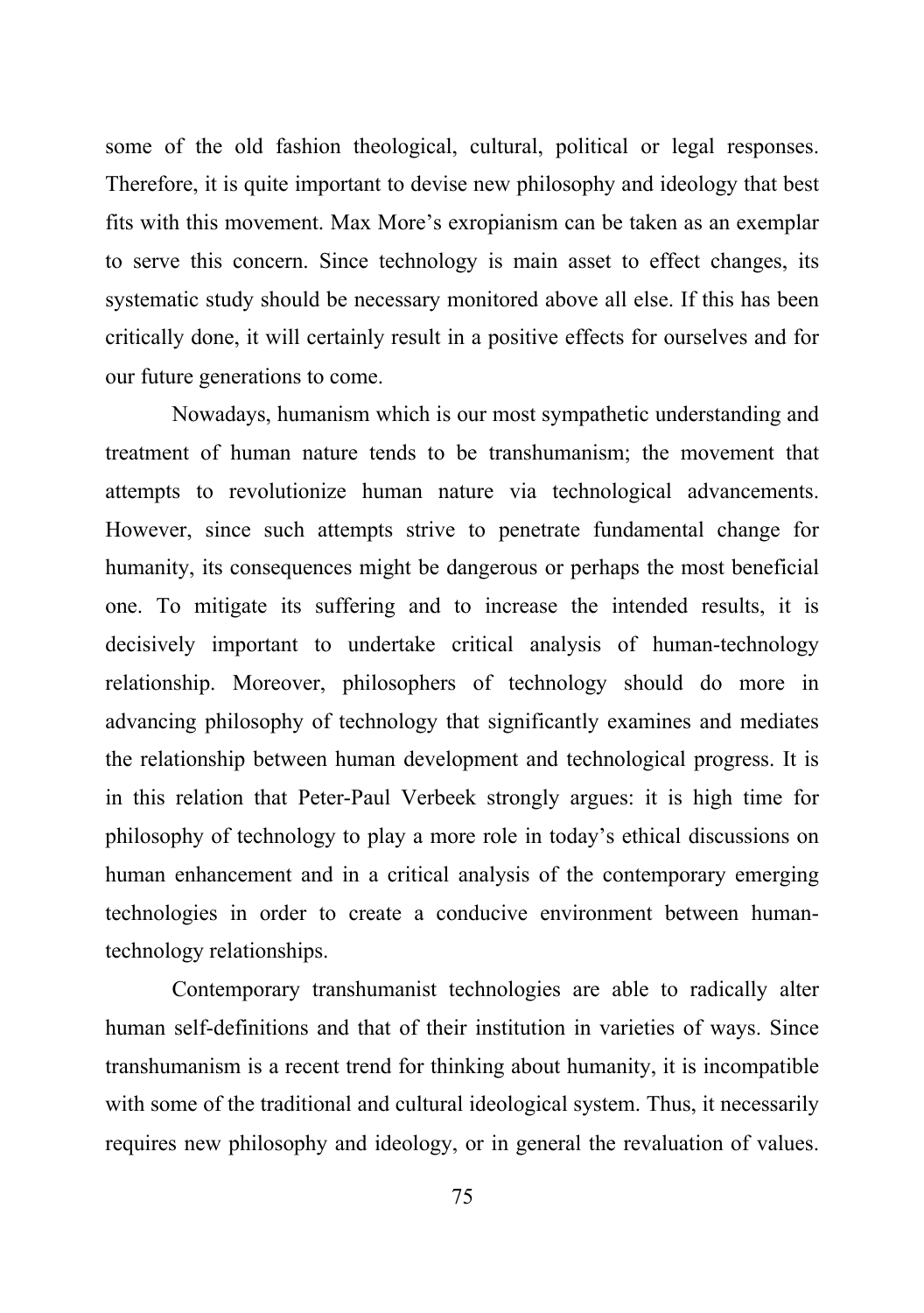More's exropianism can be taken as an exemplar to serve this new civilizational paradigm. In actual fact, this is not an easy attempt since humanity, which is the product of complex long evolutionary process may not easily transformed by the use of mere science and technology. It requires systematic, wide social discussions and deepest social transformations. Therefore, as Nietzsche devises new philosophy for his envision of overman and to bring about transvaluation of all values into existence, philosophers of transhumanism should also require to establish (or at least reform) a new ideology and principles that guide the life of the posthuman conditions. To bring a genuine social transformation in the age of technological revolution, we critically need to reform our socio-cultural ideologies and values. The more we rationalize our technology, the better and efficiently manageable live we lead.

#### **REFERENCES**

Bailey, R. (2005). *Liberation Biology: The Scientific and Moral Case for the Biotech Revolution.* Amherst, NY: Prometheus Books.

Bailey, R. (2011). The Case for Enhancing People. *The New Atlantis: Symposium II*, pp. 16-38.

Bohan, E. (2019). Nietzsche and Transhumanism: Much Ado About Nothing?. Macquarie University. Accessed from URL: *https://www.researchgate.net/publication/332289600*

Bostrom, N. (2002). When Machines Outsmart Humans. *Futures.* 35 (7):759-764.

Bostrom, N. (2003). *Human Genetic Enhancements: A Transhumanist Perspective*. Journal of Value Inquiry. 37(4): 493-506.

Bostrom, N. (2003). *Transhumanist FAQ: A General Introduction (version 2.1)*. World Transhumanist Association.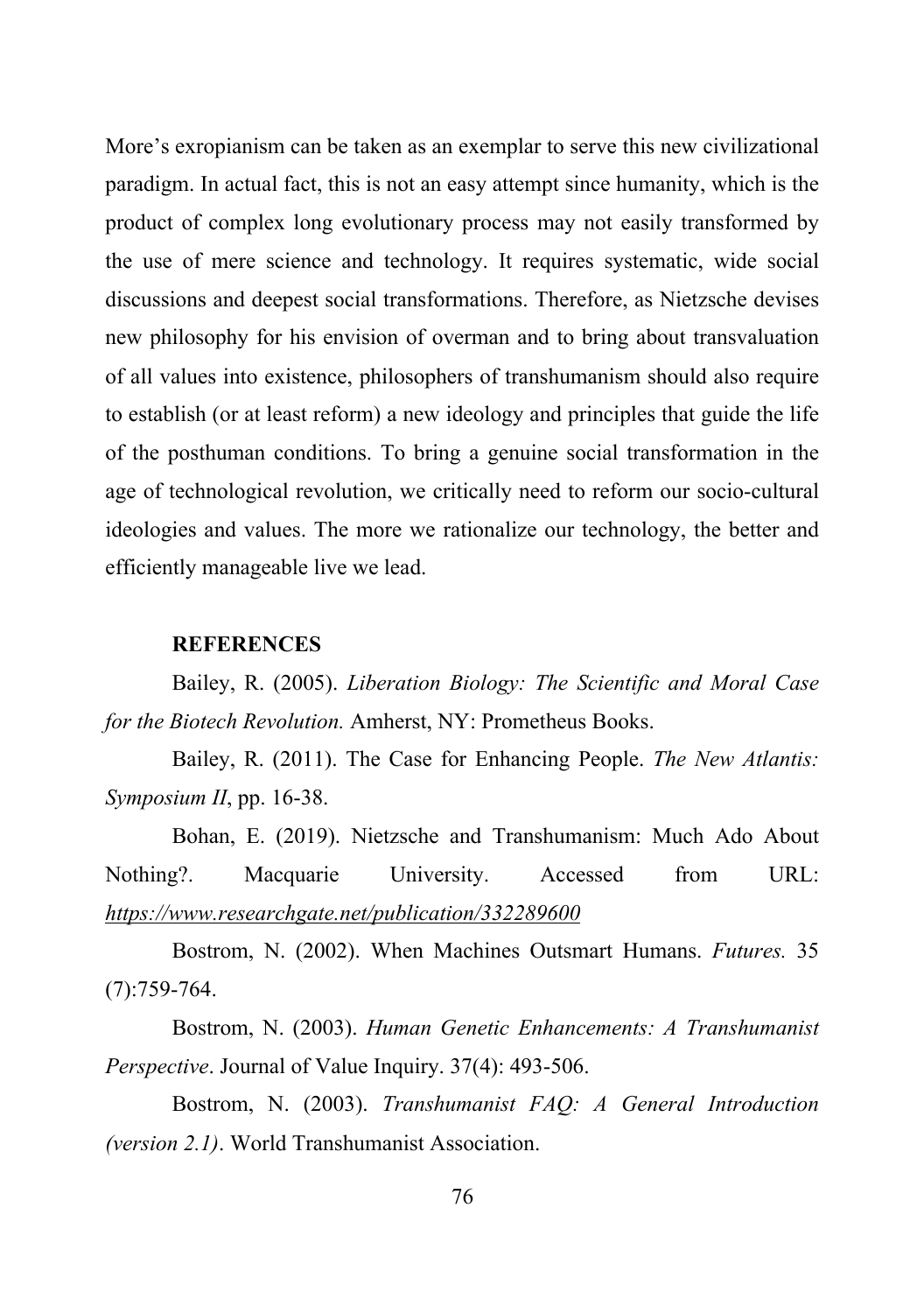Bostrom, N. (2003). Transhumanist Values. In Adams, F. (ed.) *Ethical Issues for the 21st Century.* Philosophical Documentation Center Press. Oxford University.

Bostrom, N. (2005). In Defense of Posthuman Dignity. *Bioethics*. 19(3):202-2014.

Bostrom, N. (2005). A History of Transhumanist Thought. *Journal of Evolution and Technology*.14 (1):1-25.

Bostrom, N. (2014). SuperIntelligence: Paths, Dangers and Strategies. Oxford University Press.

Brey, P. (2009). Human Enhancement and Personal Identity. In J. K. B. Olsen et al. (eds.), *New Waves in Philosophy of Technology*. Palgrave Macmillan, pp. 169- 185

Cannon, L. (2017). Mormonism Mandates Transhumanism. In T. J. Trothen & C. Mercer (eds.). *Religion and Human Enhancement: Death, Values, and Morality*. Palgrave Macmillan, pp.49-66.

Chu, T. (2014). *Human Purpose and Transhumanism Potential: A Cosmic Vision for Our Future Evolution*. Origin Press.

Clark, A. (2003)*. Natural-Born Cyborgs: Minds, Technologies, and the Future of Human Intelligence.* Oxford University Press, Inc.

Donaldson. S and Cole-Turner, R. 2018. *Christian Perspectives on Transhumanism and the Church: Chips in the Brain, Immortality, and the World of Tomorrow.* Palgrave Macmillan*.* 

Dinello, D. (2005). *Technophobia! Science fiction visions of posthuman technology*. University of Texas press. Austin.

Douglas, T. 2011. Moral Enhancement. In J. Savulescu, et al (eds.). *Enhancing Human Capacities*. Blackwell Publishing Ltd, pp.467-485.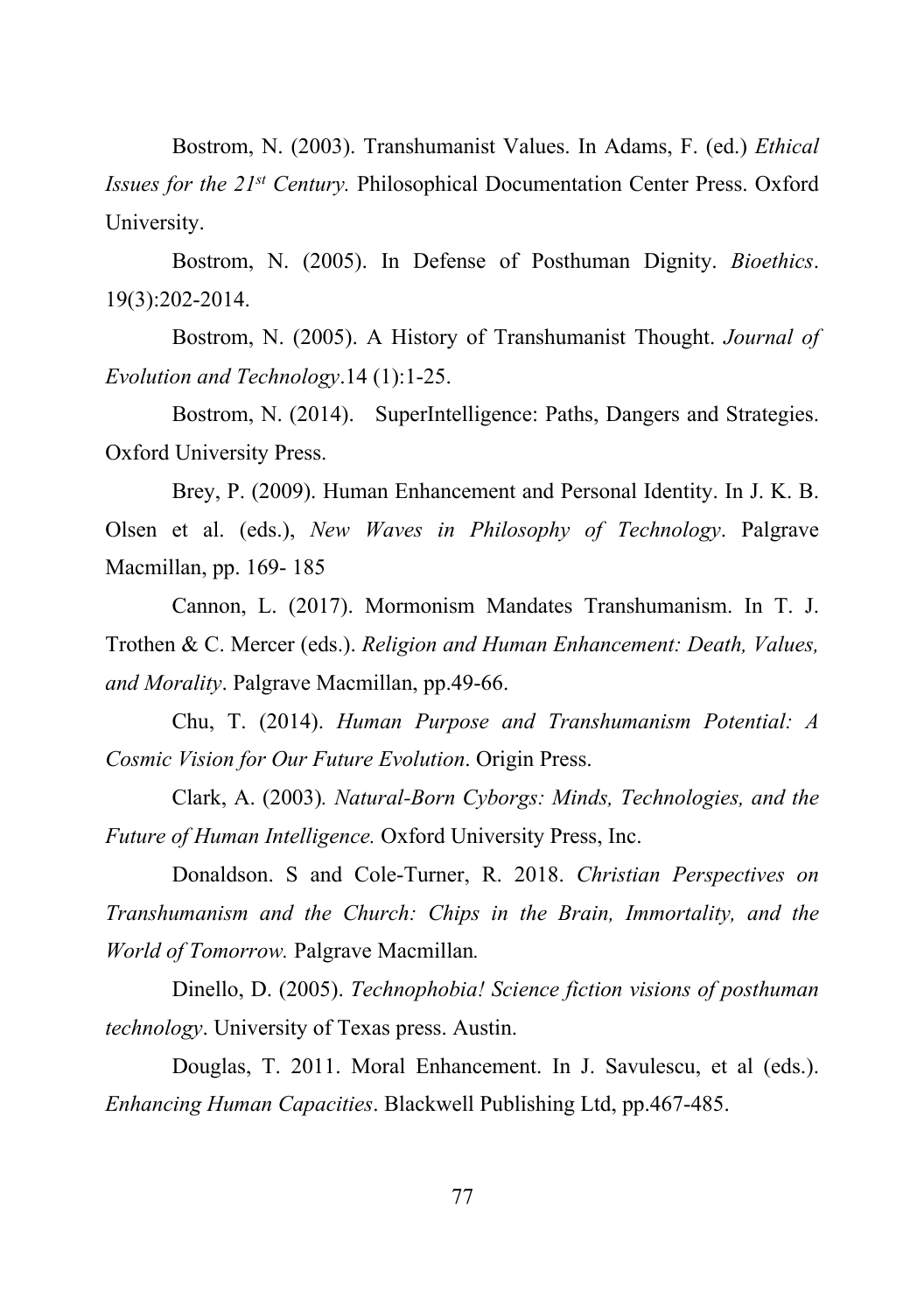Dusek, V. (2006). *Philosophy of Technology: An Introduction*. Blackwell Publishing.

Feenberg, A. (2009). Critical Theory of Technology.In J. K. B. Olsen et al. (ed.), *A Companion to the Philosophy of Technology.* Blackwell Publishing Ltd, pp.146-153.

Feenberg, A. (1999). *Questioning Technology.* Routledge.

Fisher, Z. (2015). More Human Than the Human? Toward a "Transhumanist" Christian Theological Anthropology. In C. Mercer and T. J. Trothen (eds.). *Religion and Transhumanism: The Unknown Future of Human Enhancement.* ABC-CLIO, LLC, pp. 23-38.

Fukuyama, F. (2002). *Our Posthuman Future: Consequences of the Biotechnology Revolution*. Farrar, Straus and Giroux.

Fukuyama, F. (2004). Transhumanism: The World's Most Dangerous Ideas. *Foreign Policy*, No. 144. Pp. 42-43. Stable Accessed from URL: *http://www.jstor.org/stable/4152980*.

Goertzel, B. (2013). Artificial General Intelligence. In Vita-More, N. & More, M. (eds.), *The Transhumanist Reader: Classical and contemporary essays on the science, technology, and philosophy of the human future*. Chichester, West Sussex, UK: John Wiley & Sons, Ltd, pp.56-64.

Habermas, J. (2003). *The Future of Human Nature*. Cambridge, UK: Polity Press.

Harris, J. (2007). *Enhancing Evolution: The Ethical Case for Making Better People*. Princeton, NJ: Princeton University Press.

Heidegger, M. (1977). *The Question Concerning Technology and Other Essays*. Harper & Row, Publishers, Inc.

Huxley, A. (1958). *Brave New World Revisited*. Harper & Row, Publishers.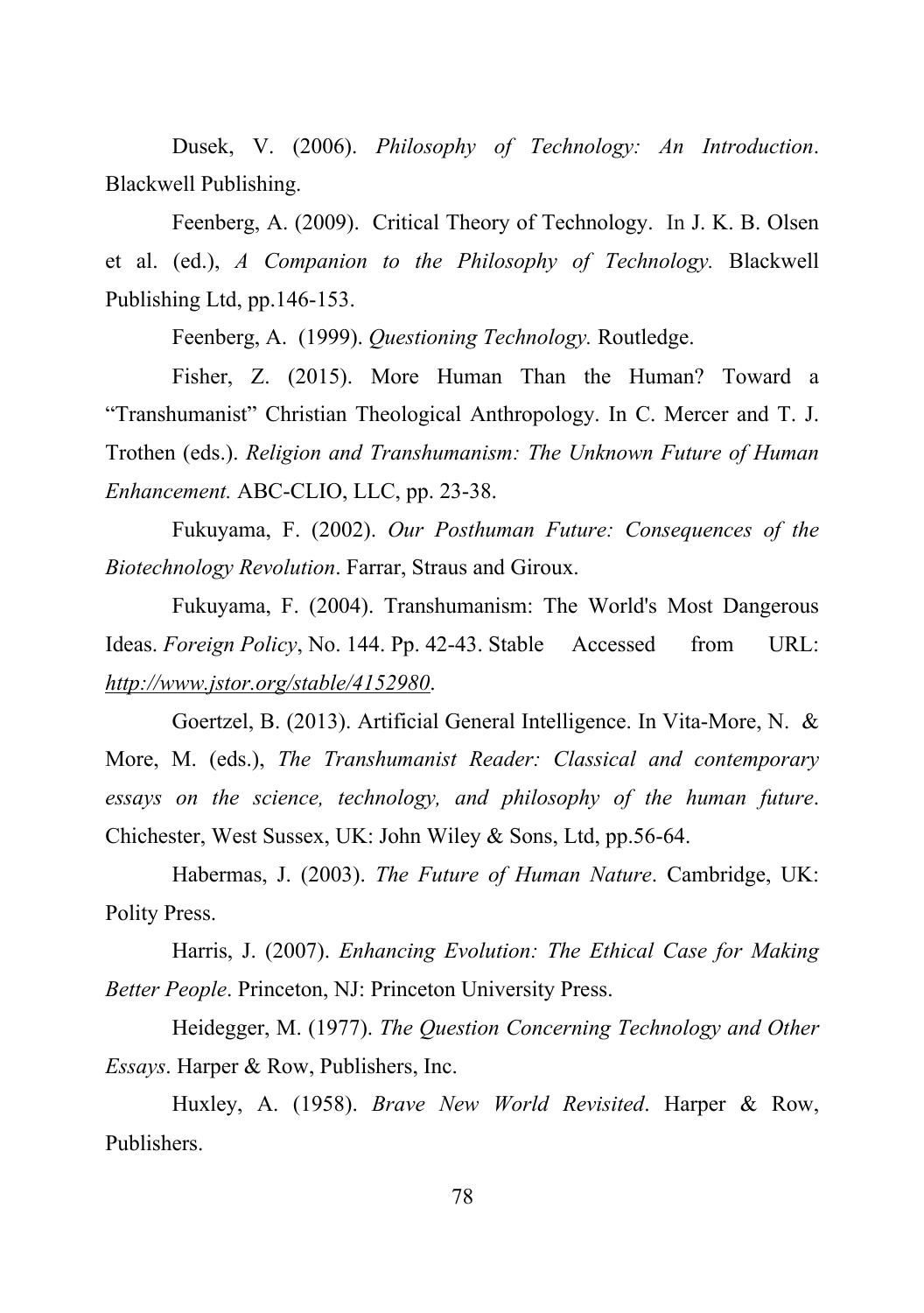Ihde, D. (1990). *Technology and the Lifeworld*. Bloomington/Minneapolis: Indiana University Press.

Jonas, H. (1979). "Toward a Philosophy of Technology". Hastings Center Report 9/1. John Wiley & Sons, Ltd, pp.34-43.

Kass, L.R. (2003). Ageless bodies, happy souls: biotechnology and the pursuit of perfection. *The New Atlantis*, Vol.1, 9–28.

Kurzweil, R. (1999). *The Age Of Spiritual Machines: When Computers Exceed Human Intelligence*. Penguin Books Inc.

Kurzweil, R. (2005). *The Singularity is Near: When Humans Transcend Biology*. Viking Penguin.

Lebacqz, K. (2011). Dignity and Enhancement in the Holy City. In Cole-Turner, R. (ed.). *Transhumanism and Transcendence: Christian Hope in an Age of Techno-logical Enhancement*. Georgetown University Press, pp.51- 62.

Lipowic, M. 2019. Overcoming Transhumanism: Education or Enhancement Towards the Overhuman?. *Journal of Philosophy of Education. 53(1). 200-213*

Manzocco, R. (2019). *Transhumanism-Engineering the Human Condition: History, Philosophy and Current Status.* Praxis Publishing.

Marcuse, H. (1964). *One-Dimensional Man*. Boston: Beacon Press.

More, M. (1990). Transhumanism: Towards a Futurist Philosophy. *EXTROPY #6*, pp. 6-12.

More, M. (2013). A Letter to Mother Nature. In Vita-More, N. & More, M. (eds.), *The Transhumanist Reader: Classical and contemporary essays on the science, technology, and philosophy of the human future*. Chichester, West Sussex, UK: John Wiley & Sons, Ltd, pp.449-450.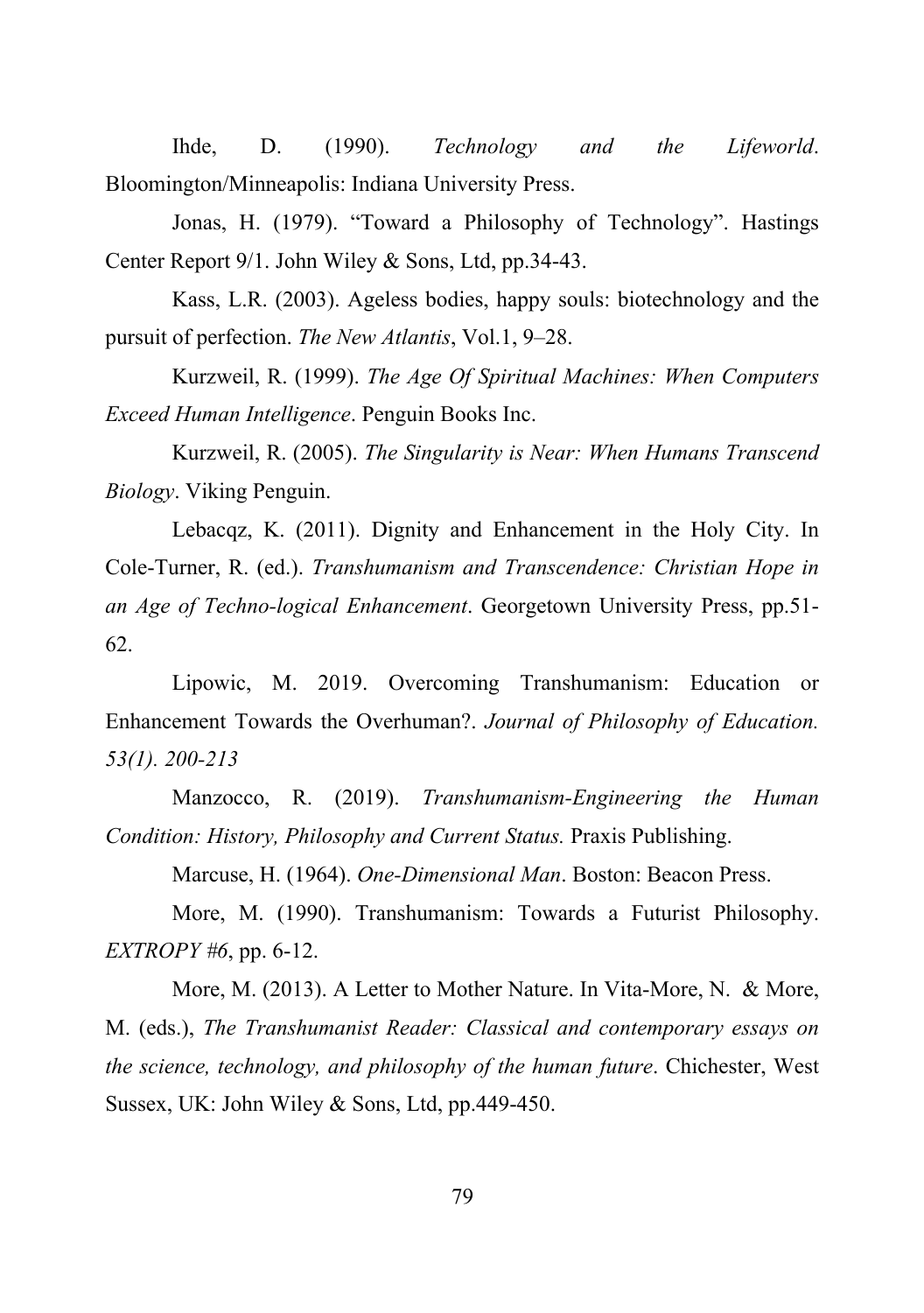Murray, P.G. (1918*). Nietzsche and the Dionysian: A Compulsion to Ethics*. Brill Sense and Hotei Publishing.

Nietzsche, F. (1967). *The Will to Power*. Trans. RJ. Hollingdale and W. Kaufmann. Random House, Inc. New York.

Nietzsche, F. (1996). *Thus Spoke Zarathustra*. Trans. Walter Kaufmann. New York: Viking Penguin Inc.

Nietzsche, F. (2007). *Twilight of the Idols with the Antichrist and Ecce* 

*Homo*. Trans. A.M. Ludovici. Wordsworth Edition Ltd.

Russell, B. (1924). *Icarus; or The future of science*. London: K. Paul, Trench, Trubner & Co.,ltd.

Sandberg, A & Bostrom, N. (2009). Cognitive Enhancement: Methods, Ethics, Regulatory Challenges. *Sci Eng Ethics*. 15:311–341.

Sandberg, A. (2011). Cognition Enhancement: Upgrading the Brain. In J. Savulescu, R. Meulen and G. Kahane (eds.). *Enhancing Human Capacities*. Blackwell Publishing Ltd, pp. 71-91.

Sandel, M. J. (2007). *The Case Against Perfection: Ethics In The Age of Genetic Engineering*. Harvard University Press.

Sorgner, S.L. (2009). Nietzsche, The Overhuman, and Transhumanism. *Journal of Evolution and Technology*. 20(1): 29-42.

Sorgner, S.L. (2015). The Future of Education: Genetic Enhancement and Metahumanities. *Journal of Evolution and Technology.* 25(1):31-48.

Tirosh-Samuelson, H. (2011). Engaging transhumanism. In GR. Hansell and WJ. Grassie (eds.) *H+: Trans-humanism and Its Critics*. Philadelphia: Metanexus Institute. pp. 15–29.

Tirosh-Samuelson, H. and Hurlbut, J.B. (eds.). (2016). *Perfecting Human Futures, Transhuman Visions and Technological Imaginations*. Springer VS.